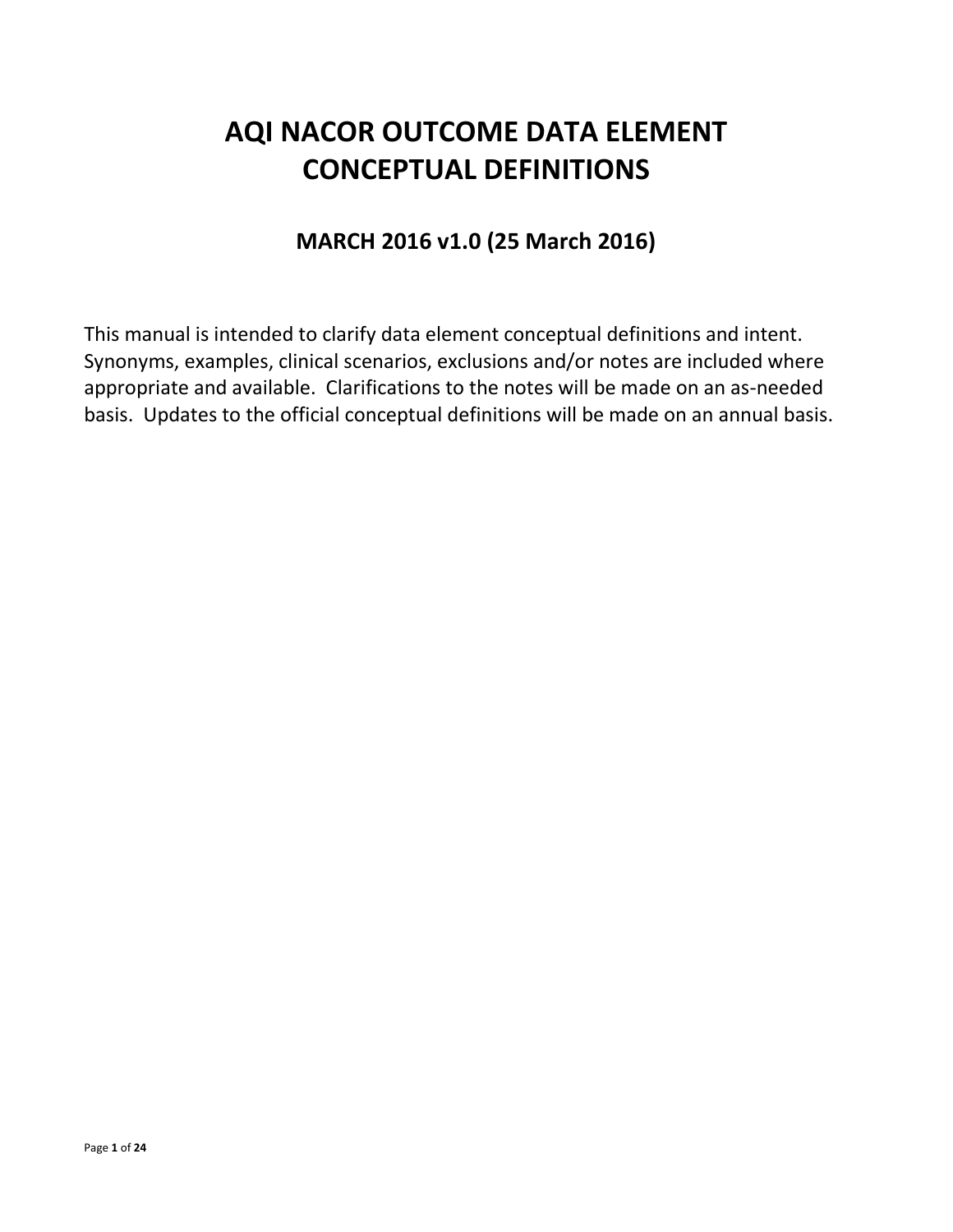**ACIDEMIA** – The accumulation of excess hydrogen ions or depletion of alkaline reserve (bicarbonate content) in the blood and body tissues resulting in an arterial blood pH < 7.35

*Clarifying statement*: Acidemia may result from a metabolic and/or respiratory acidosis

*AQI XML Schema Element*: <OutcomeName>

**ACUTE KIDNEY INJURY (AKI)** – New kidney damage or a sudden decrease in kidney function. AKI is diagnosed by Kidney Disease: Improving Global Outcomes (KDIGO) as any one of the following:

- 1. Increase in serum creatinine (Cr) > 0.3 mg/dl within 48 hours
- 2. Increase in Cr to > 1.5 times baseline
- 3. Urine volume < 0.5 ml/kg/h for 6 hours

*Synonym*: Acute renal failure

*AQI XML Schema Element*: <OutcomeName>

*Source*: Kidney Disease: Improving Global Outcomes (KDIGO)

**ADVERSE DRUG REACTION (ADR)** – Any unexpected, unintended, undesired, or excessive response to a drug that requires discontinuing the drug (therapeutic or diagnostic), changing the drug therapy, or modifying the dose (except for minor dosage adjustments). The adverse reaction must be severe enough that it requires prolonged observation or stay in a health care facility, necessitates supportive treatment, negatively affects prognosis, or results in temporary or permanent harm, disability, or death.

*Clarifying statement*: All noxious and unintended responses to a medicinal product related to any dose should be considered adverse drug reactions per the US FDA Guideline for Industry, Clinical Safety Data Management: Definitions and Standards for Expedited Reporting

*AQI XML Schema Element*: <OutcomeName>

*Source*: American Society of Health-System Pharmacists. ASHP guidelines on adverse drug reaction monitoring and reporting. *Am J Health-Syst Pharm* 1995;52:417-419; US Federal Drug Administration Guidelines for Industry, Clinical Safety Data Management

**AIRWAY OBSTRUCTION** – An acute respiratory dysfunction that produces reduced airflow and an arterial oxygen saturation less than 90% lasting for more than 30 seconds; the obstruction can be anatomically localized (e.g., tumor, stricture, foreign body, laryngospasm) or generalized (e.g., bronchospasm, asthma)

*AQI XML Schema Element*: <OutcomeName>

*Source*: Stedman's Medical Dictionary for the Health Professions and Nursing, 7th ed. (modified)

**AIRWAY TRAUMA** – An injury to any of the structures or tissues of the mouth (teeth, lips, gums, tongue, and jawbones), nasopharynx, oropharynx, or larynx resulting from the use of any airway device such as laryngoscope, oral or nasal airway, endotracheal tube, or stylet

*Clarifying statement*: The most common injury is to the teeth, but airway trauma includes other injuries such as mucosal tears or tongue lacerations.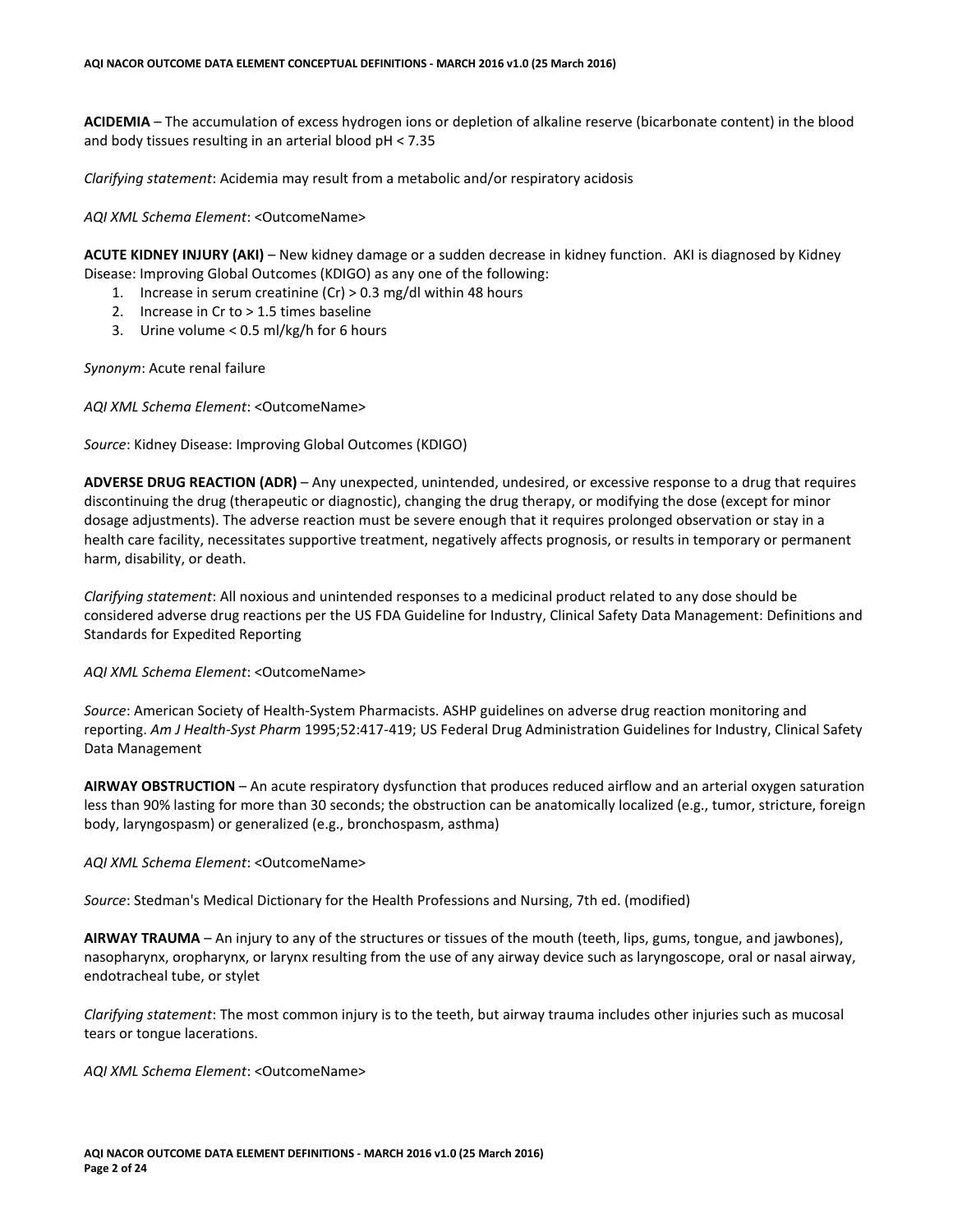**AMNIOTIC FLUID EMBOLISM** – An obstetric emergency resulting from amniotic fluid, fetal cells, hair, or other debris that enters the maternal circulation via placental vessels and triggers an immune reaction.

*Synonym*: AFE

*AQI XML Schema Element*: <OutcomeName>

**ANAPHYLAXIS** – A severe, life-threatening allergic response, which is rapid in onset and characterized by a sudden drop in blood pressure and/or respiratory insufficiency

*Note*: Elevated serum tryptase level may be used to confirm the diagnosis

*AQI XML Schema Element*: <OutcomeName>

*Source*: American Society of Anesthesiologists Committee on Performance and Outcomes Measurement (CPOM) August 2009 Annual Report. Aug 23, 2009 (modified)

**ARRHYTHMIA** – New onset of an abnormality of the cardiac rhythm; a cardiac rhythm other than normal sinus rhythm, including atrial fibrillation, atrial flutter, ventricular tachycardia, ventricular fibrillation, 2nd or 3rd degree heart block

*Synonym*: irregular heartbeat

*Clarifying statement*: A disorder in which there is abnormal electrical activity in the heart.

*AQI XML Schema Element*: <OutcomeName>

*Source*: Stedman's Medical Dictionary. 28th ed.

**ASPIRATION** – The entry of material (e.g., food, liquid, gastric contents) into the respiratory tract and accompanied by consistent radiologic findings

*Synonym*: Perioperative aspiration

*AQI XML Schema Element*: <OutcomeName>

*Source*: American Society of Anesthesiologists Committee on Performance and Outcomes Measurement (CPOM) August 2009 Annual Report. Aug 23, 2009 (modified)

**AWARENESS** – A scenario in which a patient becomes conscious during a procedure performed under general anesthesia and subsequently has recall of these events

*Synonym*: Intraoperative awareness, awareness under anesthesia

*Clarifying statement*: Awareness should be limited to explicit memory and should not include the time before general anesthesia is fully induced or the time of emergence from general anesthesia or during an intraoperative "wake-up test", when arousal and return of consciousness are intended.

*AQI XML Schema Element*: <OutcomeName>

*Source*: American Society of Anesthesiologists Committee on Performance and Outcomes Measurement (CPOM) August 2009 Annual Report. Aug 23, 2009 (modified)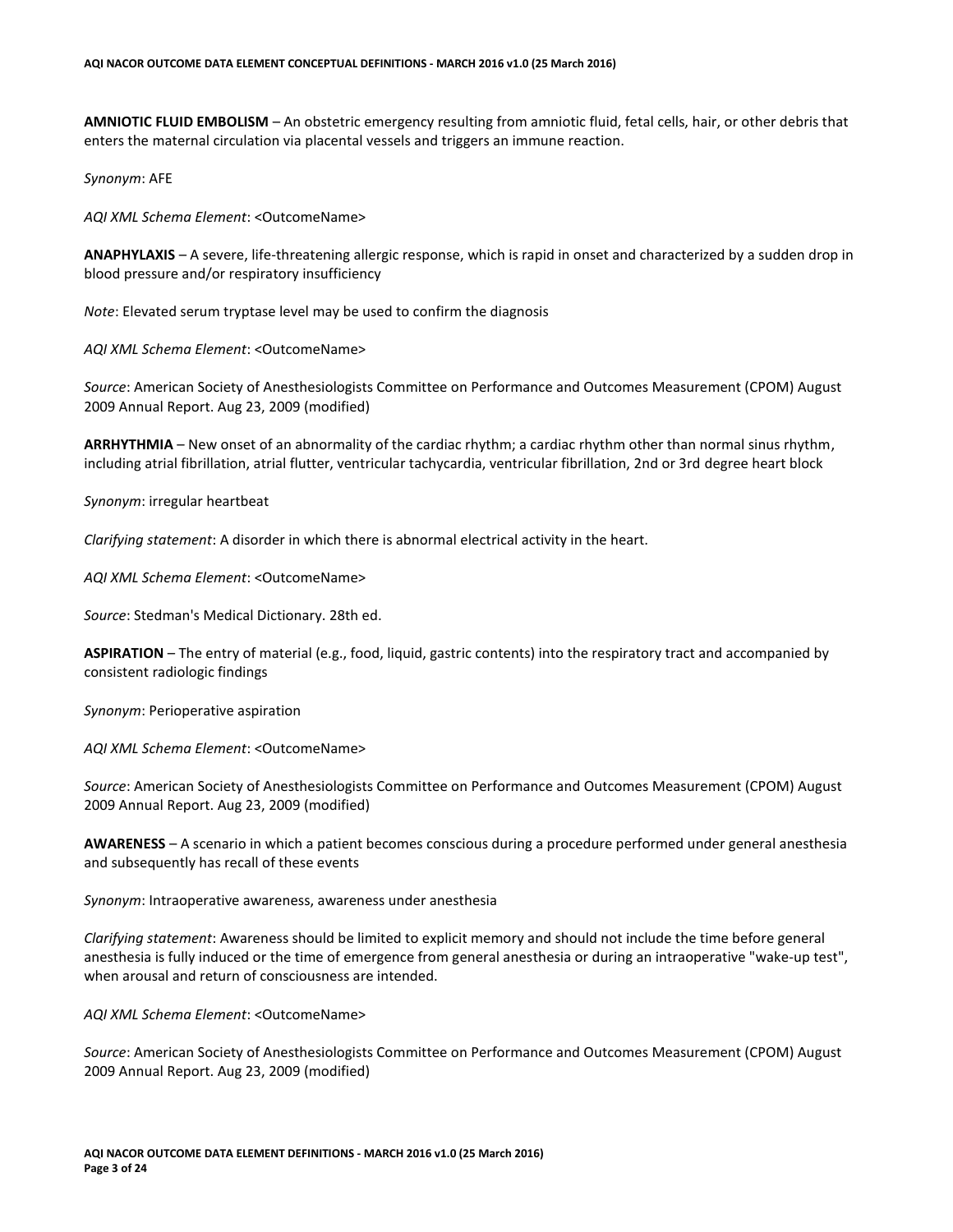**BRADYCARDIA** – Slowness of the heartbeat, with a rate less than 60 beats/minutes

*AQI XML Schema Element*: <OutcomeName>

*Source*: Stedman's Medical Dictionary. 28th ed.

**BURN INJURY** – Unintentional damage to tissue or skin redness with pain caused by excessive heat; a lesion caused by fire, heat or any other cauterizing agent, including friction, caustic agents, electricity, radiation, or electromagnetic energy

*AQI XML Schema Element*: <OutcomeName>

*Source*: Stedman's Medical Dictionary. 28th ed.

**CANNOT VENTILATE** – Inability to force oxygen into the trachea and alveoli for the purpose of oxygenating the blood in the pulmonary capillaries

*Clarifying statement*: Inability to generate an adequate tidal volume or produce active movement of oxygen into the trachea and alveoli despite multiple attempts at changing head and neck positions, use of jaw thrust or airway devices such as oral or nasal airways or placement of a laryngeal mask airway or other supraglottic airway device.

*AQI XML Schema Element*: <OutcomeName>

*Source*: Stedman's Medical Dictionary. 28th ed.

**CARDIAC ARREST** – The unintended cessation of the mechanical activity of the heart as confirmed by the absence of signs of effective circulation. This includes the use of cardiac compression and/or defibrillation.

*Synonym*: perioperative cardiac arrest, cardiopulmonary arrest, circulatory arrest

*AQI XML Schema Element*: <OutcomeName>

*Source*: American Society of Anesthesiologists Committee on Performance and Outcomes Measurement (CPOM) August 2009 Annual Report. Aug 23, 2009 (modified); Anesthesia Quality Institute 2016 Qualified Clinical Data Registry (AQI QCDR). Feb 8, 2016 (modified).

**CASE CANCELLED** – The scheduled procedure or operation is aborted either before or after the patient entered the procedure or operating room. The cancellation of the procedure or operation results in an unexpected availability in the procedure room or operating room schedule.

*Synonym*: surgery cancellation; aborted surgery; cancelled operative procedure

*Note*: The decision to cancel the scheduled procedure or operation may be made by the patient, the institution or insurance company, the surgeon (proceduralist) or the anesthesiologist.

*AQI XML Schema Element*: <OutcomeName>

*Source*: American College of Surgeons NSQIP Operations Manual 1July2015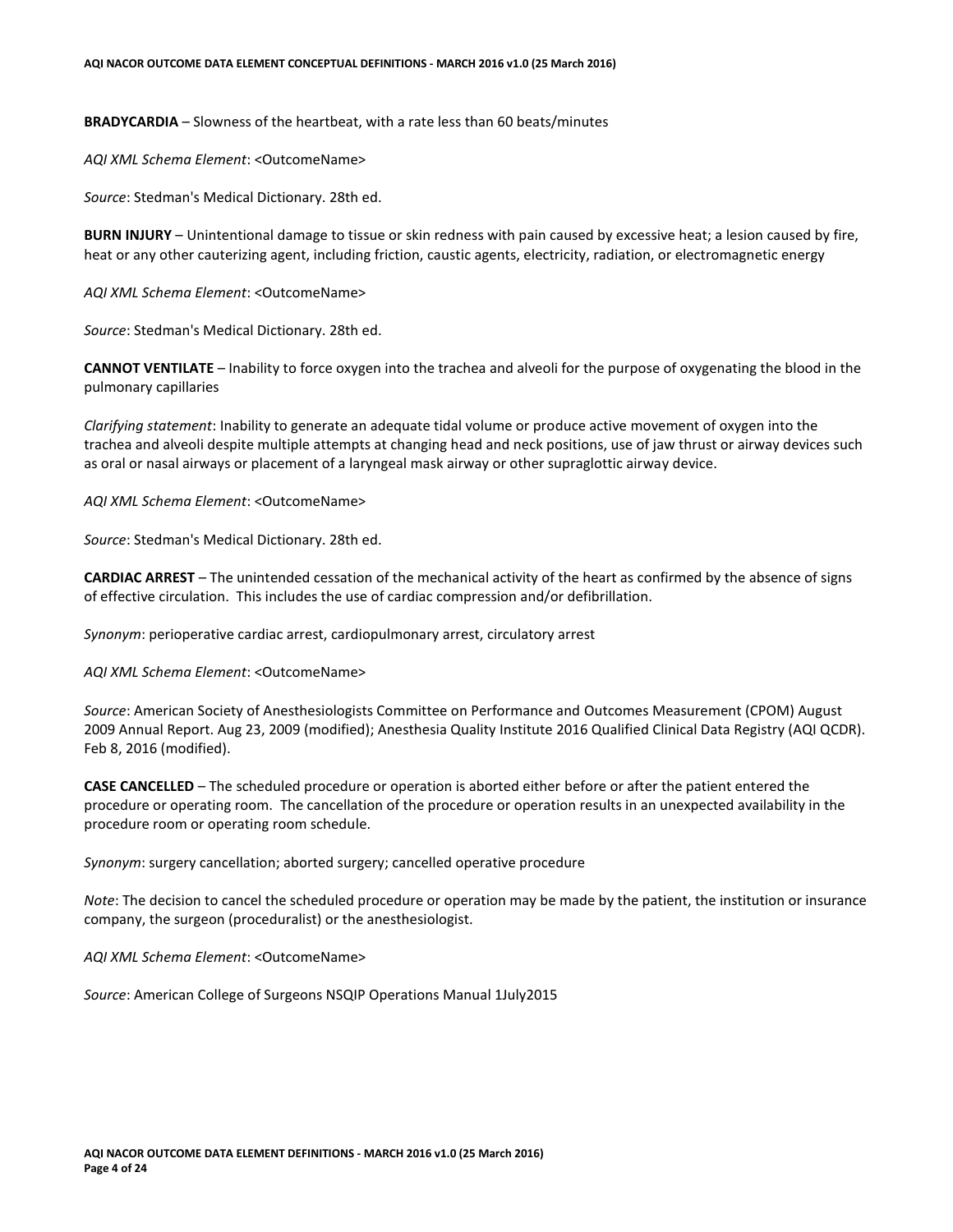**CASE DELAY** – The scheduled procedure or operation is postponed either before or after the patient entered the procedure or operating room. The postponement of the procedure or operation results in an unexpected availability in the procedure room or operating room schedule.

*Note*: The decision to postpone the scheduled procedure or operation may be made by the patient, the institution or insurance company, the surgeon (proceduralist) or the anesthesiologist but with the intent that the procedure will take place at a future time.

#### *AQI XML Schema Element*: <OutcomeName>

**CENTRAL LINE-ASSOCIATED BLOODSTREAM INFECTION (CLABSI)** – A primary bloodstream infection that develops in a patient with a central line in place within the 48-hour period prior to the infection onset.

Criteria for diagnosis include any of the following:

- Criteria 1: Patient has a recognized pathogen cultured from one or more blood cultures AND organism cultured from blood is NOT related to an infection at another site.
- Criteria 2: Patient has at least one of the following signs or symptoms: fever (>38 degrees C), chills or hypotension AND signs and symptoms and positive laboratory results (two or more positive blood cultures drawn on separate occasions) are NOT related to an infection at another site
- Criteria 3: Patient < 1 year of age has at least one of the following signs or symptoms: fever (> 38 degrees C core), hypothermia (<36 degrees core), apnea, or bradycardia AND signs and symptoms and positive laboratory results (two or more positive blood cultures drawn on separate occasions) are NOT related to an infection at another site

#### *AQI XML Schema Element*: <OutcomeName>

*Source*: Centers for Disease Control and Prevention Central Line–Associated Bloodstream Infection (CLABSI) Surveillance 2013 (modified); The Joint Commission. Preventing Central Line–Associated Bloodstream Infections: A Global Challenge, a Global Perspective. Oak Brook, IL: Joint Commission Resources, May 2012 (modified).

**CENTRAL LINE PLACEMENT INJURY** – A pneumothorax, hemothorax, or thoracic duct or arterial injury that results from an attempted or completed insertion of a central venous catheter.

#### *AQI XML Schema Element*: <OutcomeName>

*Source*: Anesthesia Quality Institute 2016 Qualified Clinical Data Registry (AQI QCDR). Feb 8, 2016 (modified).

**CEREBROVASCULAR ACCIDENT** – The sudden death of neurons in a localized area of brain due to inadequate blood flow as a result of emboli, thrombus, or hemorrhage that produces motor, sensory, or cognitive dysfunction (e.g., hemiplegia, hemiparesis, aphasia, sensory deficit, impaired memory) that persists for more than 24 hours.

### *Synonyms*: CVA, stroke

*Note*: Imaging may be used for confirmation and to rule out other central nervous system pathology.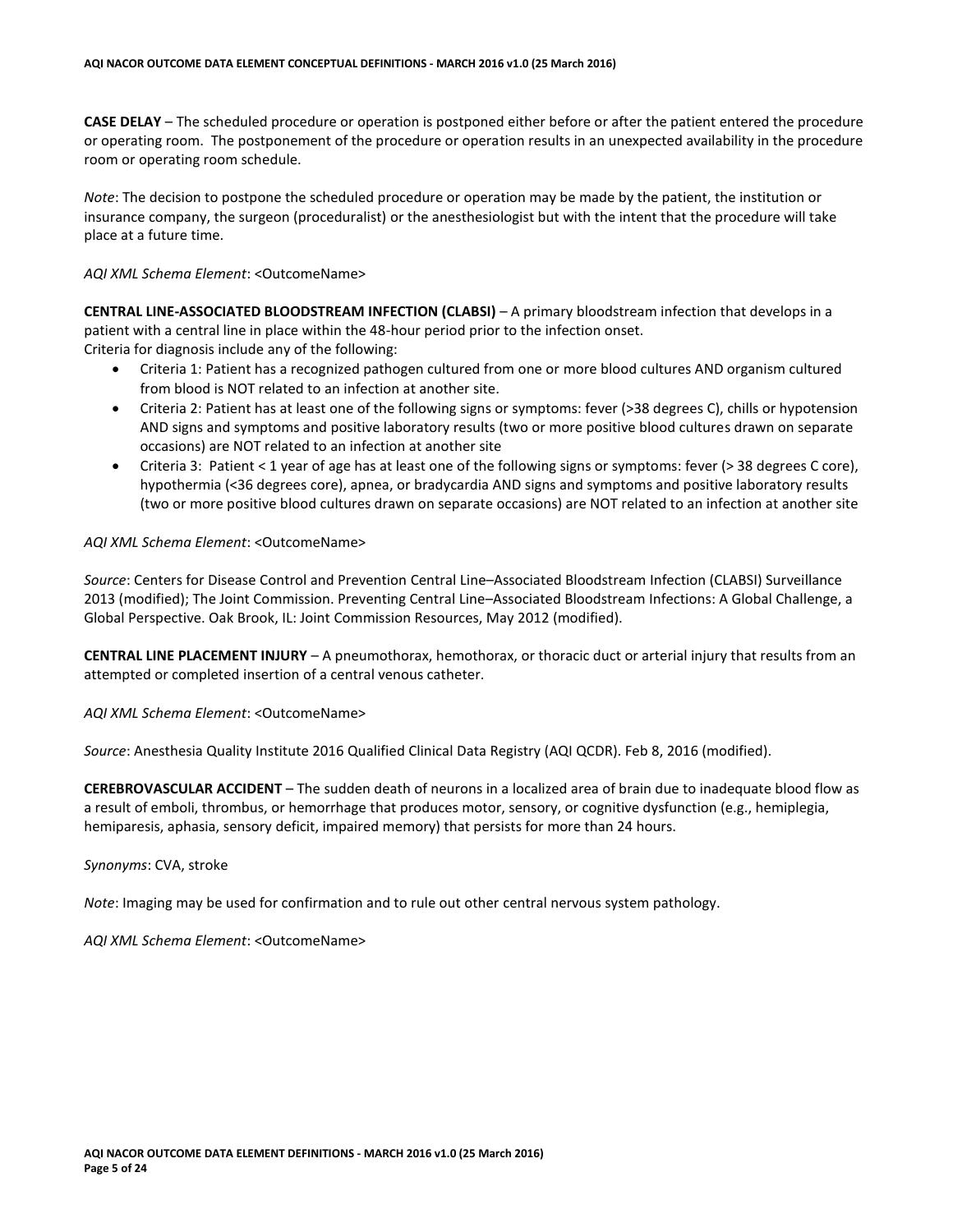**COAGULOPATHY** – The impairment, inability or incapacity of the blood to form clots associated with clinical bleeding.

*Clarifying statement*: Coagulopathy is a disorder involving the elements of blood coagulation, including platelets, coagulation factors and inhibitors, and the fibrinolytic system and may be confirmed by abnormal tests of clotting (PT, INR, PTT) or decreased platelet count.

# *AQI XML Schema Element*: <OutcomeName>

*Source*: Stedman's Medical Dictionary. 28th ed.; Hunt, Beverley J. Bleeding and Coagulopathies in Critical Care NEJM 2014;370(9): 847–859.

**COMA** – A state of profound unconsciousness, not present prior to the initiation of anesthetic care, in which the individual cannot be awakened, fails to respond normally to external stimuli, and does not initiate voluntary actions. Exclude coma due to prolonged anesthetic effect or hypothermia (temp <34 degrees C).

*Clarifying statement*: Scenarios include profound unconsciousness following anoxic or ischemic events such as cardiac arrest; metabolic encephalopathy; thromboembolic event; or cerebral hemorrhage.

# *AQI XML Schema Element*: <OutcomeName>

*Source*: American Society of Anesthesiologists Committee on Performance and Outcomes Measurement (CPOM) August 2009 Annual Report. Aug 23, 2009 (modified).

**CORNEAL INJURY** – A corneal injury is either a corneal abrasion (a scratch or scrape on the cornea, the clear front window of the eye that transmits and focuses light into the eye) or exposure keratitis (inflammation of the cornea caused by incomplete closure of the eyelids with drying of the corneal tear film).

# *Synonyms*: Exposure keratitis, exposure keratopathy

*Clarifying statement and criteria*: Includes both **exposure keratitis** and **corneal abrasion** (diagnosed in any manner including with fluorescein examination of the cornea under ultraviolet light). Also includes any new symptom of eye pain treated with topical antibiotic (e.g., erythromycin) while in the post-anesthesia care unit/recovery area. Other causes of eye pain (e.g., acute angle-closure glaucoma) can be excluded by instilling one drop of local anesthetic (e.g., proparacaine) into the eye. If the pain is immediately and completely relieved, corneal injury is confirmed and acute angle-closure glaucoma is excluded.

# *AQI XML Schema Element*: <OutcomeName>

*Source*: Anesthesia Quality Institute 2016 Qualified Clinical Data Registry (AQI QCDR). Feb 8, 2016 (modified); MedicineNet.Com

**DEEP VEIN THROMBOSIS** – One or more blood clots (thrombus) within a large vein, usually in the thigh or calf.

*Synonym*: DVT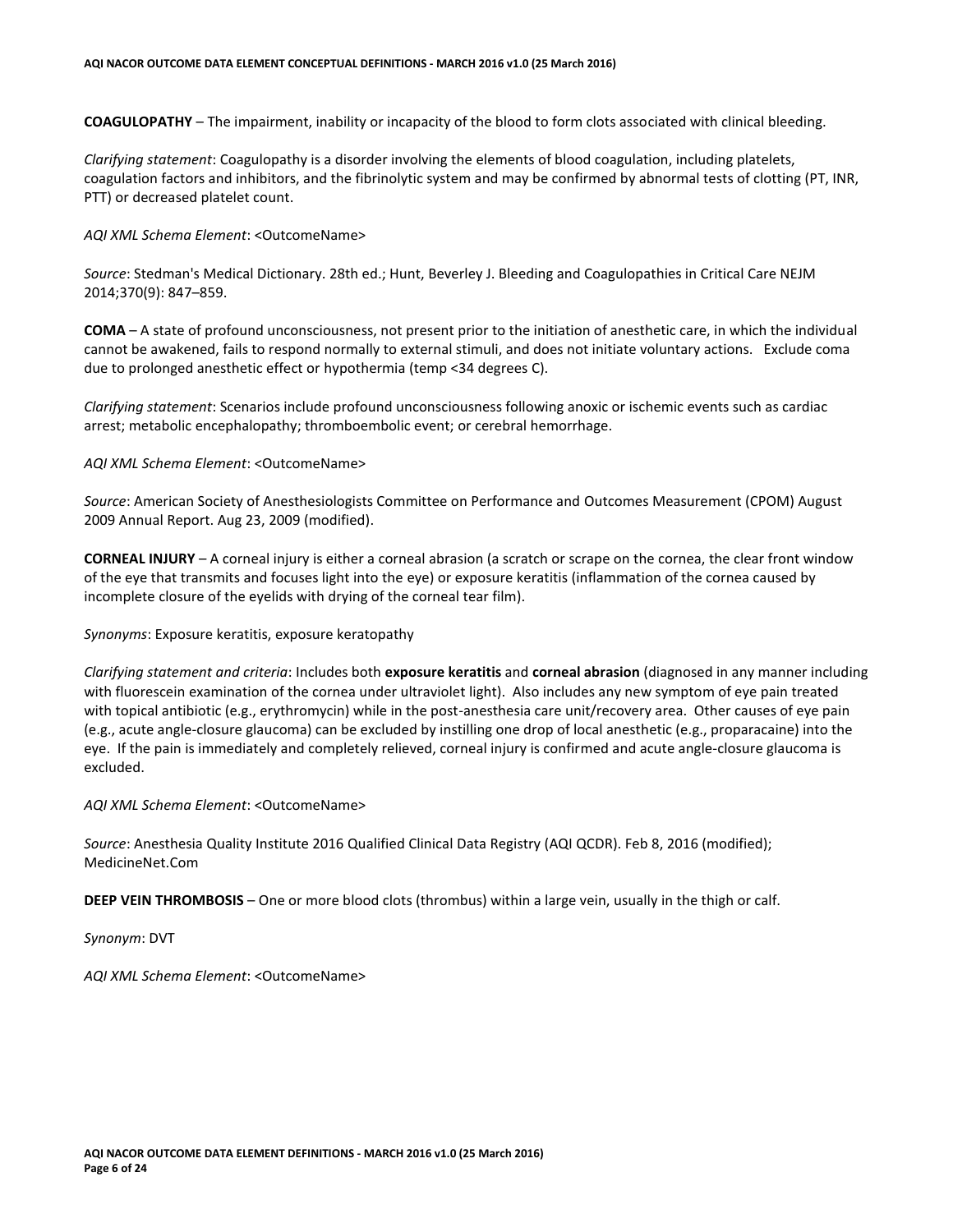**DEATH** – The irreversible cessation of all vital functions as indicated by permanent stoppage of the heart, respiration, and brain activity; the end of life.

#### *Synonym*: mortality

*Clarifying statement*: excludes ASA 6 patients presenting for organ harvest

#### *AQI XML Schema Element*: <OutcomeName>

*Source*: American Society of Anesthesiologists Committee on Performance and Outcomes Measurement (CPOM) August 2009 Annual Report. Aug 23, 2009 (modified); Anesthesia Quality Institute 2016 Qualified Clinical Data Registry (AQI QCDR). Feb 8, 2016 (modified).

**DEEP VEIN THROMBOSIS** – One or more blood clots (thrombus) within a large vein, usually in the thigh or calf.

#### *Synonym*: DVT

*AQI XML Schema Element*: <OutcomeName>

**DELAYED EMERGENCE** – An abnormally long period of time, either for clinical reasons or through physiologic dysfunction, from the discontinuation of administration of anesthetic drugs until the recovery of consciousness or normal function, following a period of unconsciousness associated with general anesthesia or deep sedation.

*Synonyms*: delayed emergence from anesthesia; prolonged emergence; delayed awakening

*AQI XML Schema Element*: <OutcomeName>

*Source*: Stedman's Medical Dictionary. 28th ed. (modified)

**DELIRIUM** – An altered state of consciousness marked by confusion, disorientation or temporary memory dysfunction, difficulty in sustained attention to stimuli, disordered thinking and perception. There must be evidence from the history, physical examination, or laboratory findings that the disturbance is caused by the direct physiological consequences of a general medical condition or that the condition developed during substance intoxication, or during or shortly after, a withdrawal syndrome.

*Synonyms*: emergence delirium, intensive care unit delirium, delirium tremens, alcohol withdrawal, organic brain syndrome, acute confusional state, acute encephalopathy, acute organic reaction, acute psycho-organic syndrome

*Note*: Delirium may be hyperactive, hypoactive, or mixed. It is a change in mentation that may be present immediately after awakening from general anesthesia or sedation or may begin at a later time in the postoperative period. There are several tests that have been developed and validated to diagnose and grade delirium including Confusion Assessment Method (CAM), Delirium Rating Scale Revised-98, and the Delirium Symptom Interview.

#### *AQI XML Schema Element*: <OutcomeName>

*Source*: American Psychiatric Association, Diagnostic and Statistical Manual of Mental Disorders, 4th Edition (DSM-IV) (modified)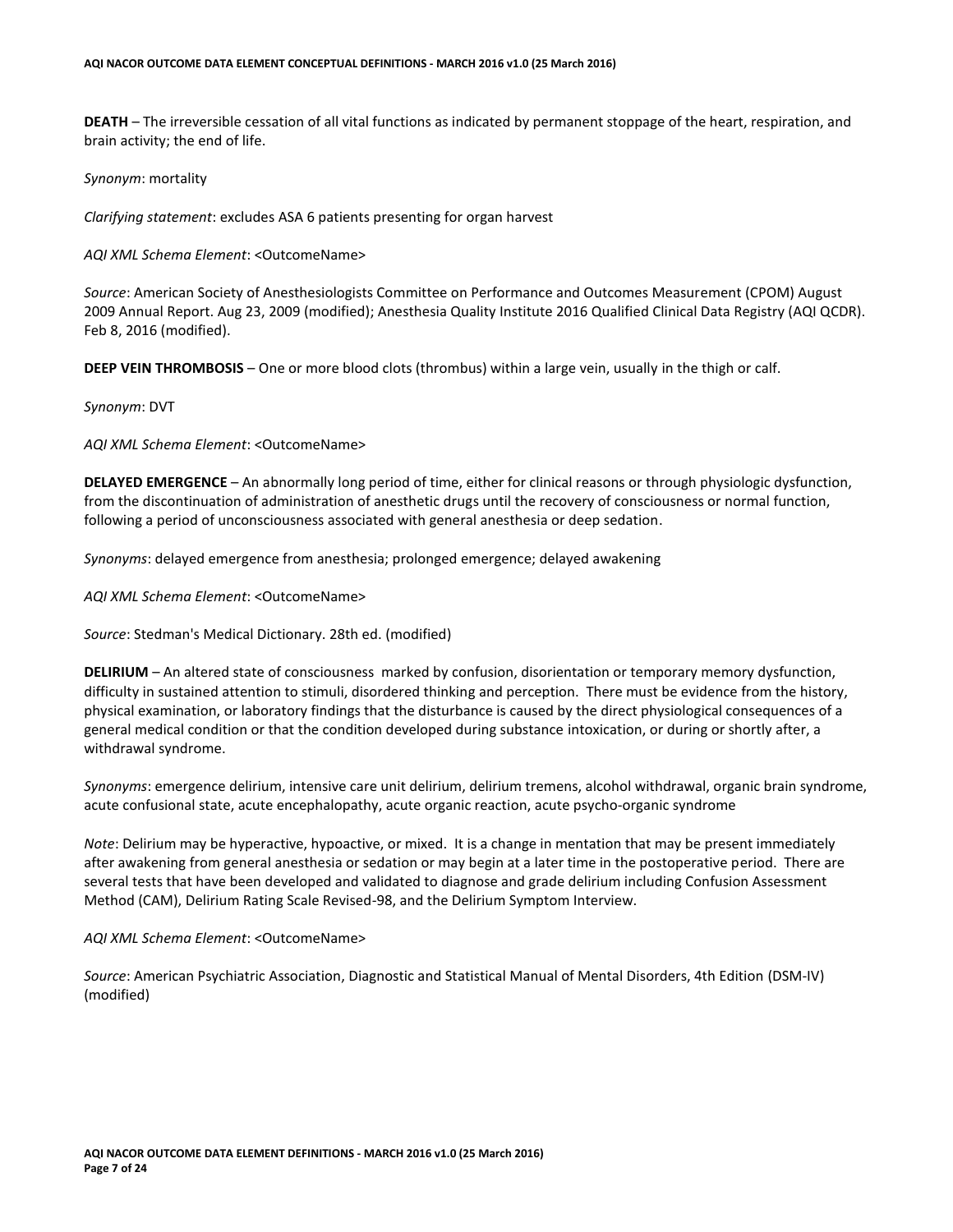**DIFFICULT INTUBATION** – Problematic or challenging insertion of an endotracheal tube into the patient's trachea, requiring at least 3 attempts by one or more skilled individuals.

*Clarifying statement*: "Difficult intubation" indicates that the endotracheal tube was successfully placed but with greater difficulty, requiring at least 3 attempts.

*AQI XML Schema Element*: <OutcomeName>

*Source*: Stedman's Medical Dictionary. 28th ed. (modified)

**DIFFICULT MASK VENTILATION** – The inability of an unassisted conventionally trained anesthesiologist to maintain the measured oxygen saturation as measured by pulse oximetry to > 92% or to prevent or reverse signs of inadequate ventilation during positive-pressure mask ventilation.

*AQI XML Schema Element*: <OutcomeName>

*Source*: Langeron et al. Anesthesiology 2000;92:1229 (modified)

**ELECTROLYTE ABNORMALITY** – A physiologic disorder in which there are fewer or more than normal levels (lower or higher concentration) of serum electrolytes (minerals found in the blood, body fluids, and urine necessary for the body to function properly)

*Synonyms*: electrolyte disorder; electrolyte imbalance

*Clinical scenarios*: hyponatremia, hypernatremia, hypercalcemia, hypocalcemia, hyperkalemia, hypokalemia, hypermagnesemia, hypomagnesemia

*AQI XML Schema Element*: <OutcomeName>

*Source*: Stedman's Medical Dictionary. 28th ed.

**EPIDURAL HEMATOMA FOLLOWING SPINAL OR EPIDURAL ANESTHESIA** – Symptomatic bleeding within the spinal neuraxis occurring after a completed or attempted epidural or spinal anesthetic. The hematoma may be confirmed by imaging (MRI).

*Synonyms*: Spinal hematoma, epidural hematoma, spinal subdural hematoma

*AQI XML Schema Element*: <OutcomeName>

*Source*: American Society of Anesthesiologists Committee on Performance and Outcomes Measurement (CPOM) August 2009 Annual Report. Aug 23, 2009 (modified)

**EQUIPMENT/DEVICE FAILURE OR MALFUNCTION** – The medical device did not provide the expected service or was not functioning as per its specifications.

*Note*: This is the accepted national and international definition in the field of patient safety

*AQI XML Schema Element*: <OutcomeName>

*Source*: The Australian Patient Safety Foundation's Advanced Incident Management System (AIMS) – Australia; Eindhoven University of Technology Eindhoven/PRISMA-Medical Classification Model – The Netherlands; AHRQ Common Formats V1.2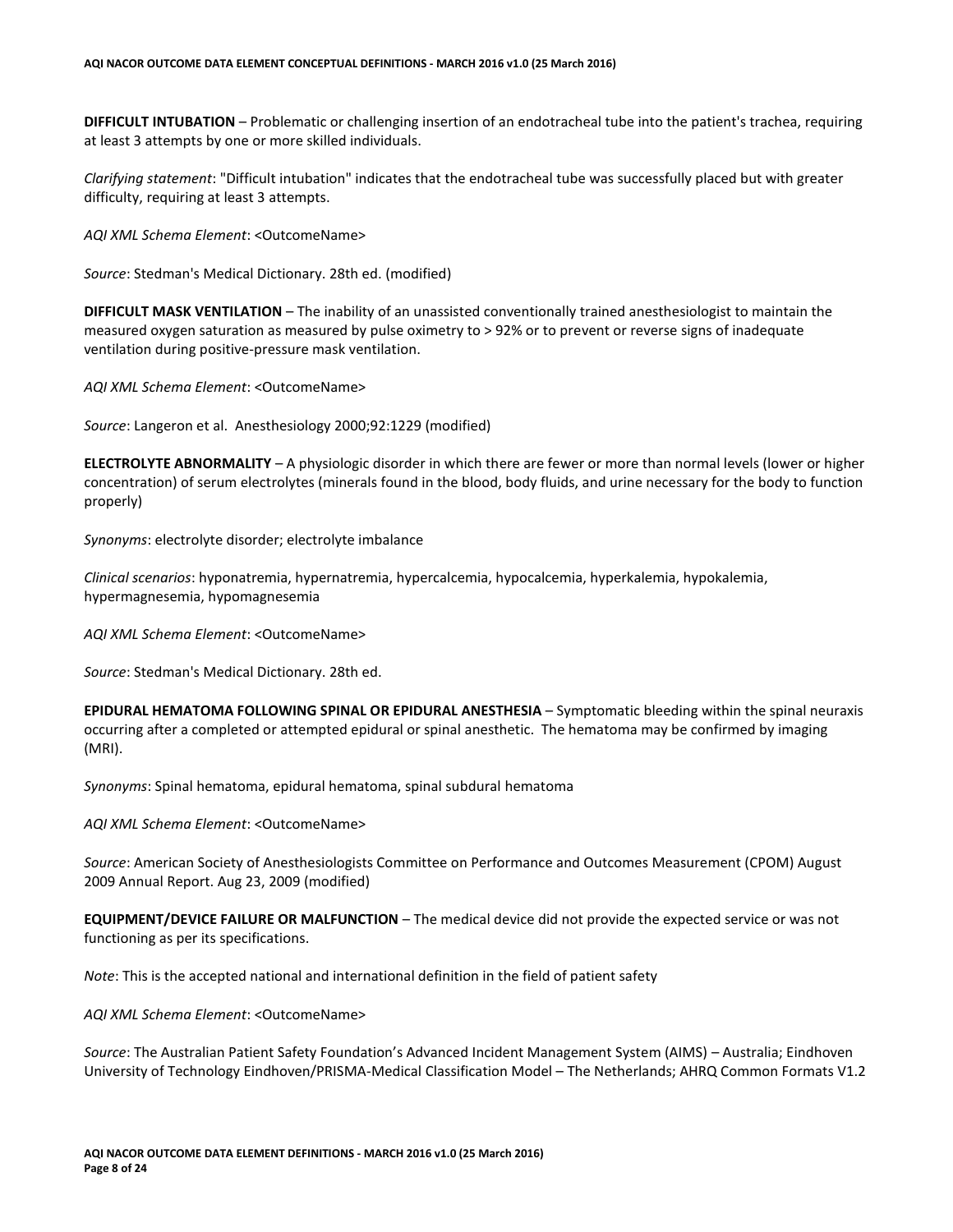**FAILED INTUBATION** – Inability to insert or pass an endotracheal tube into the trachea

*Synonym*: cannot intubate

*Clarifying statement*: Inability to successfully place an endotracheal tube after making multiple attempts, often using several techniques, laryngoscopes, and other airway equipment.

*AQI XML Schema Element*: <OutcomeName>

*Source*: Stedman's Medical Dictionary. 28th ed. (modified)

**FALL** – A sudden, unintentional downward displacement of (a patient's) body to the floor or other object, excluding those resulting from violence or other purposeful act

*AQI XML Schema Element*: <OutcomeName>

*Source*: VA National Center for Patient Safety, Nov2013

**FAT EMBOLISM** – Fat tissue passes into the bloodstream and lodges in a blood vessel or organ such as the lung, brain, or kidney.

*Clarifying statement*: Fat embolism may occur with trauma and fracture of or surgery on a large bone like the femur with the signs and symptoms depending on the specific location of the emboli.

*AQI XML Schema Element*: <OutcomeName>

**HEMODYNAMIC INSTABILITY** – A change in global or regional perfusion that may not adequately support normal organ function as indicated by abnormalities in one or more of the following parameters: heart rate, blood pressure, central venous pressure, pulmonary artery pressure, pulmonary artery occlusion pressure, or cardiac output

*Source*: Baily, J. Hemodynamic instability. GASNet Inc. © 2003 (modified)

*AQI XML Schema Element*: <OutcomeName>

**HIGH SPINAL OR EPIDURAL** – Neuraxial anesthesia in which the level of sensory denervation extends at least to the second thoracic dematome and that produces hypotension, bradycardia, and/or respiratory insufficiency that requires intubation or ventilatory assistance

*AQI XML Schema Element*: <OutcomeName>

*Source*: American Society of Anesthesiologists Committee on Performance and Outcomes Measurement (CPOM) August 2009 Annual Report. Aug 23, 2009 (modified)

**HYPERCAPNIA** – Abnormally increased arterial carbon dioxide tension greater than 45 mmHg measured in arterial blood at standard temperature

*Synonym*: Hypercarbia

*Clarifying statement*: Hypercapnia is associated with respiratory acidosis.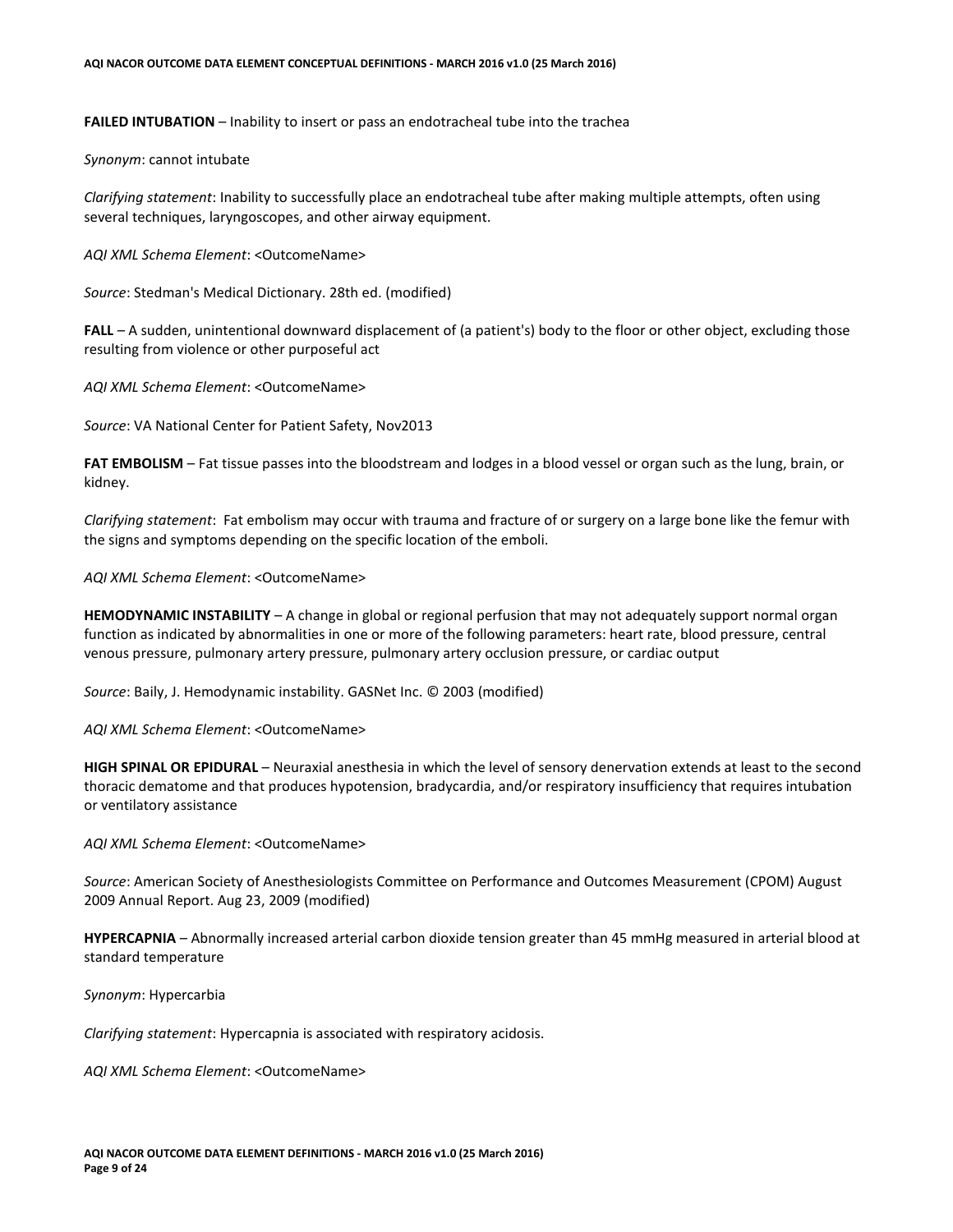**HYPERGLYCEMIA** – An abnormally high concentration of glucose (greater than 200 mg/dl or 11.1 mmol/l) in the circulating blood

*AQI XML Schema Element*: <OutcomeName>

**HYPERTENSIVE EPISODE** – Unintentional elevation of the systemic arterial blood pressure to a level likely to induce adverse consequences (arbitrarily defined in adults as a systolic or diastolic blood pressure more than 20% above baseline or a systolic pressure greater than 190 mmHg or diastolic pressure greater than 110 mmHg and lasting for more than 10 minutes).

*Synonym*: High blood pressure (not due to a pre-existing condition); blood pressure spike

*Clarifying statement*: This does not include hypertension resulting from intentional therapeutic measures that are implemented to increase perfusion to vital organs.

*AQI XML Schema Element*: <OutcomeName>

*Source*: Stedman's Medical Dictionary. 28th ed.

**HYPERTHERMIA** – An abnormally increased core body temperature (greater than 38.3 degrees Celsius or 100.9 degrees Fahrenheit); Therapeutically or iatrogenically induced fever.

*AQI XML Schema Element*: <OutcomeName>

**HYPOGLYCEMIA** – An abnormally low concentration (less than 70 mg/dl or 4 mmol/L) of glucose in the circulating blood

*Synonym*: Glucopenia

*AQI XML Schema Element*: <OutcomeName>

**HYPOTENSIVE EPISODE** – An unintentional low systemic arterial blood pressure at a level that may result in inadequate perfusion of critical organs such as the brain, kidney, or heart (arbitrarily defined in adults as a systolic blood pressure less than 20% below the patient's baseline or a systolic blood pressure less than 80 mmHg or a diastolic blood pressure less than 50 mmHg lasting for more than 10 minutes).

*AQI XML Schema Element*: <OutcomeName>

**HYPOXIA** – An abnormal, low partial pressure of oxygen in the arterial blood (less than 60 mmHg or 5.3 kPa measured at standard temperature or an arterial oxygen saturation of less than 90% lasting for longer than 3 minutes).

*AQI XML Schema Element*: <OutcomeName>

**INADEQUATE PAIN CONTROL** – Ineffective regulation and/or management of an unpleasant sensation associated with actual or potential tissue damage and mediated by specific nerve fibers to the brain where its conscious appreciation may be modified by various factors

*AQI XML Schema Element*: <OutcomeName>

*Source*: Stedman's Medical Dictionary (modified)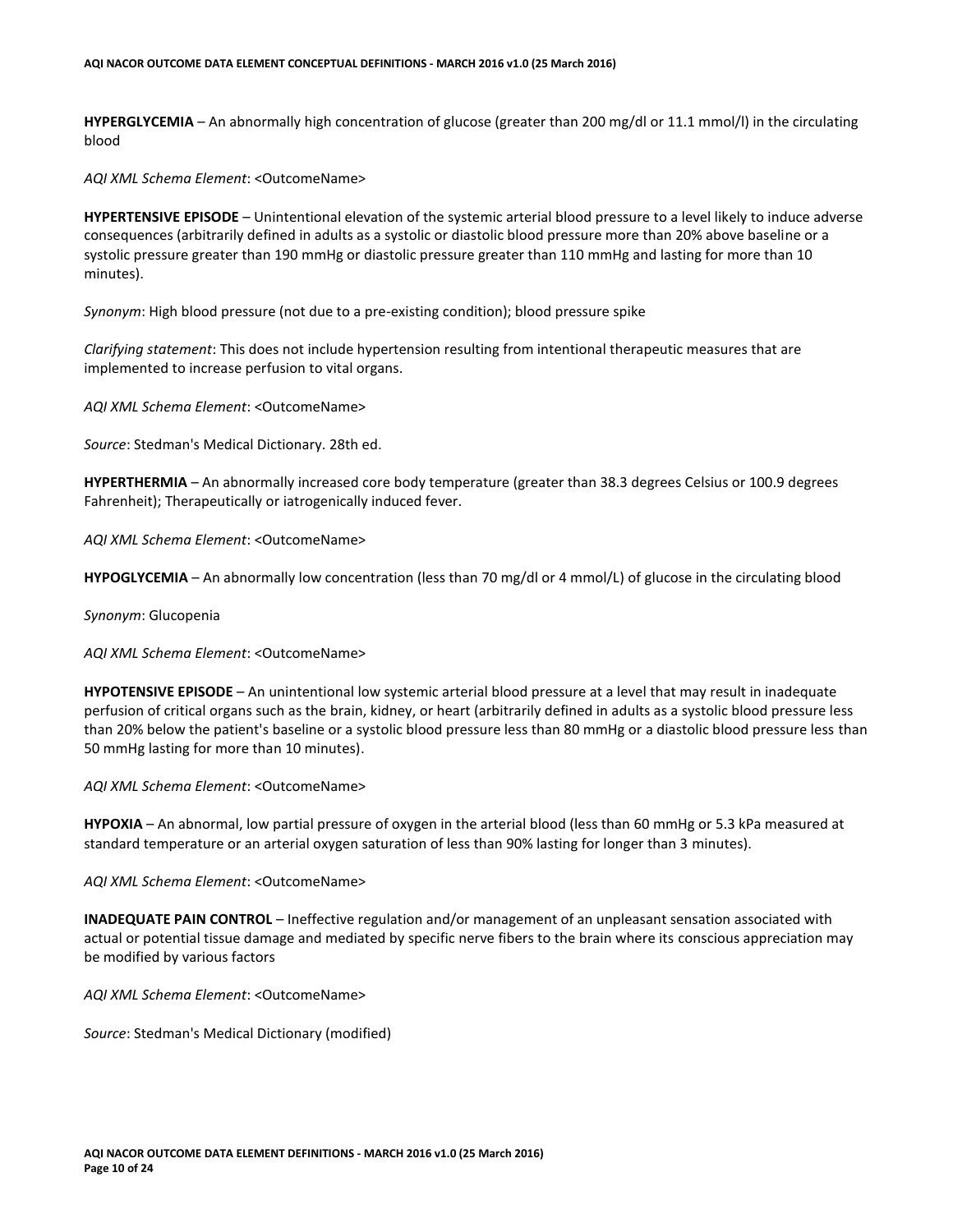**INADEQUATE REVERSAL OF NEUROMUSCULAR BLOCK** – Patient weakness, resulting in inadequate ventilation, swallowing, airway maintenance or insufficient strength, after administration of a medication to counter or neutralize the effect of a previously administered neuromuscular blocking agent (a medication that produces paralysis or weakness by preventing the activation of skeletal muscles by the nervous system at the myoneural junction)

*Synonym*: Prolonged block

*AQI XML Schema Element*: <OutcomeName>

*Source*: Stedman's Medical Dictionary (modified)

**INADVERTENT DURAL PUNCTURE** – Unintentionallhy piercing or perforating the duramater (the tough, fibrous membrane forming the outer covering of the central nervous system).

*Synonyms*: Unintended dural puncture; wet tap

*Clarifying statement*: unintended dural puncture may occur during attempted placement of a needle or a catheter in the epidural space

*AQI XML Schema Element*: <OutcomeName>

*Source*: Stedman's Medical Dictionary. 28th ed.

**INADVERTENT ENDOBRONCHIAL INTUBATION** – Insertion of an endotracheal tube to a depth so that its placement permits ventilation of only one lung or a portion of one lung

*Synonyms*: Bronchial intubation, mainstem intubation

*AQI XML Schema Element*: <OutcomeName>

*Source*: Stedman's Medical Dictionary (modified)

**INADVERTENT ESOPHAGEAL INTUBATION** – Unintentionally inserting an endotracheal tube into the esophagus, the anatomic connection between the pharynx and the stomach.

*Note*: This applies to an event when the endotracheal tube is originally intended to be placed in the trachea. Esophageal intubation may be confirmed by absence of carbon dioxide in gas coming from the patient through the tube.

*AQI XML Schema Element*: <OutcomeName>

*Source*: Stedman's Medical Dictionary (modified)

**INADVERTENT HYPOTHERMIA** – A core body temperature lower than 95.9 degrees Fahrenheit (35.5 degrees Celsius) occurring within the 30 minutes immediately before or the 15 minutes immediately after anesthesia end time.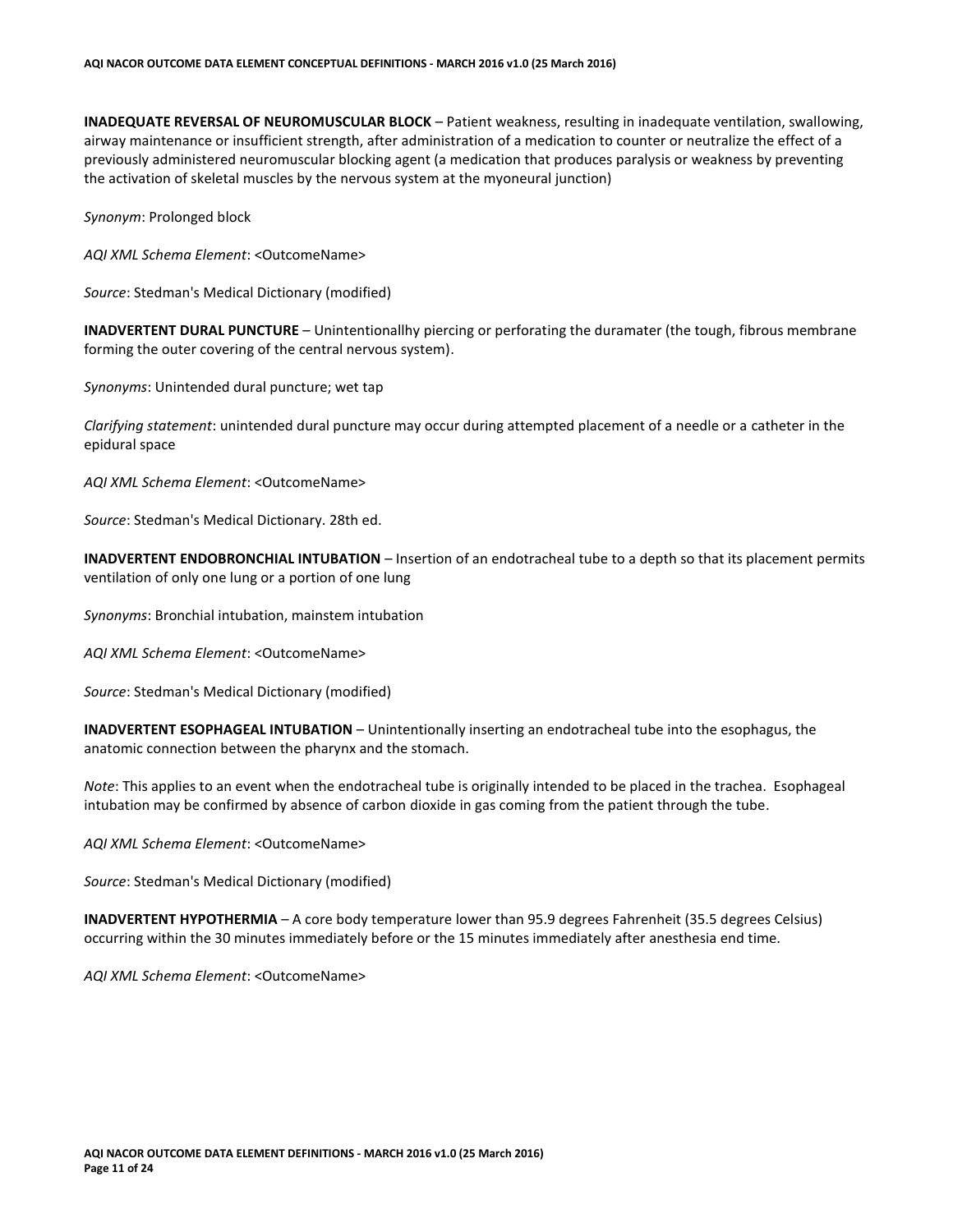**INADVERTENT TRACHEAL EXTUBATION** – Unanticipated, unplanned, or unintentional removal of the endotracheal tube after ventilatory support or a surgical procedure

*Synonym*: Inadvertent tracheal extubation

*AQI XML Schema Element*: <OutcomeName>

*Source*: Stedman's Medical Dictionary (modified)

#### **INFECTION FOLLOWING EPIDURAL OR SPINAL ANESTHESIA**

Includes (a) Superficial soft tissue infection along the course of an epidural/spinal catheter; (b) Epidural Abscess; (c) Meningitis associated with Central Neuraxial Block; and (d) Epidural Infection with Sepsis

Infectious complications associated with neuraxial anesthesia and analgesia:

**Superficial soft tissue infection along the course of an epidural/spinal catheter or needle placement track**  Swelling, local erythema and tenderness in combination with any of the following: (a) Fever (>38.0 degrees C); (b) Drainage; (c) Positive culture from the area; and/or (d) Leukocytosis >12/nl or CRP>20 mg/L

#### **Epidural abscess**

Radiological evidence of a mass in the epidural space consistent with an epidural abscess within 30 days following epidural/spinal needle/catheter placement/catheter removal or attempted epidural/spinal placement in combination with any of the following: (a) Fever (>38.0 degrees C); (b) Drainage; (c) Positive culture from surgical exploration or puncture; (d) Leukocytosis >12/nl or CRP>20 mg/L; (e) Local erythema; (f) Local tenderness; (g) Focal back pain; and/or (h) Neurologic deficit

#### **Meningitis associated with central neuraxial block**

Spinal or epidural block (catheter insertion/removal) in the last 72 hours in combination with: (a) New onset of central neurologic symptoms; (b) Headache; (c) Stiff neck; (d) Fever >38.0 degrees C; (e) Positive CSF culture; and/or (f) Meningitis specific antibiotic therapy started

#### **Epidural infection with sepsis**

Diagnostic criteria of superficial soft tissue infection or epidural abscess or Meningitis in combination with positive blood culture with the same organism isolated from puncture site or abscess or clinical diagnosis of sepsis

*AQI XML Schema Element*: <OutcomeName>

*Source*: American Society of Anesthesiologists Committee on Performance and Outcomes Measurement (CPOM) August 2009 Annual Report. Aug 23, 2009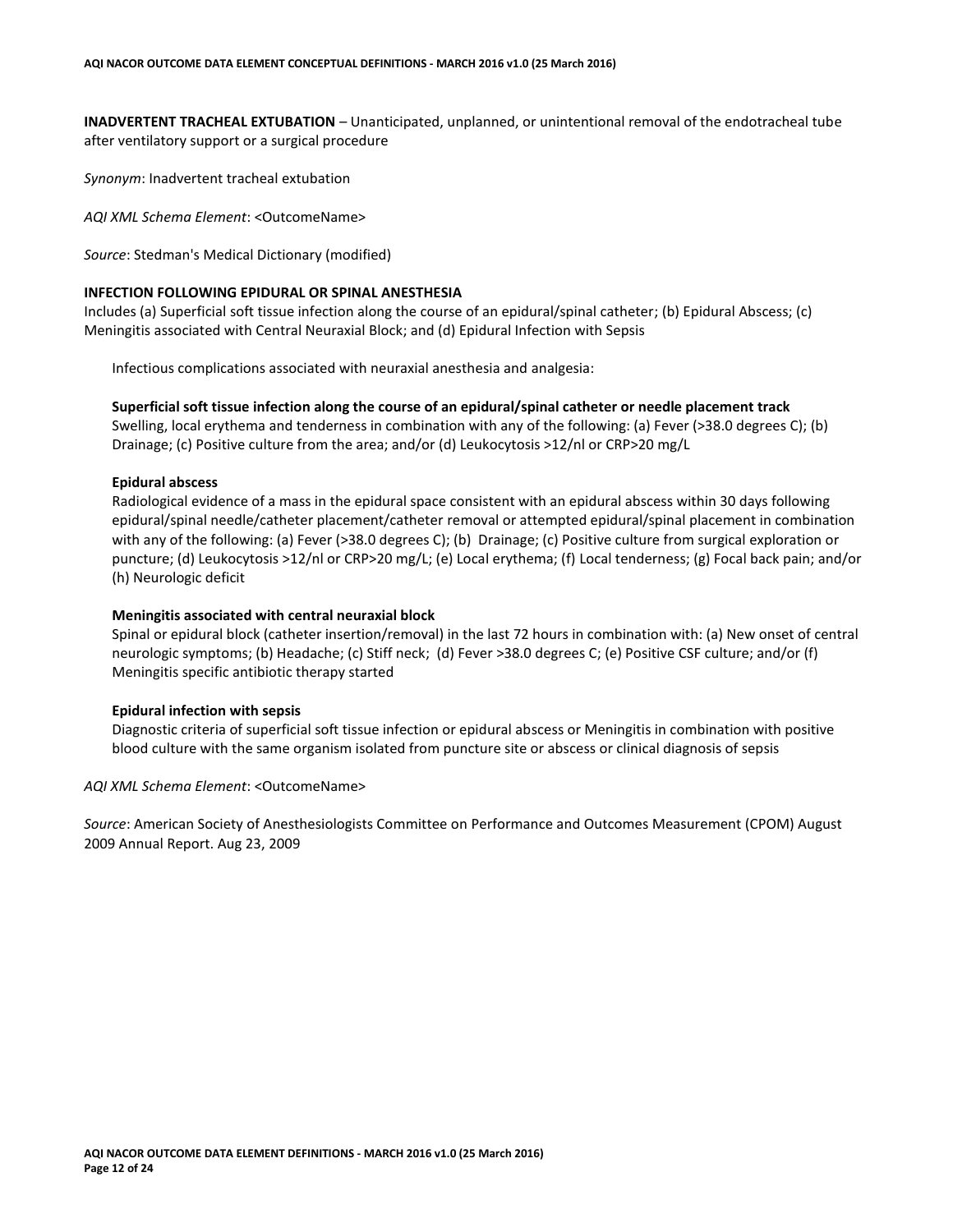## **INFECTION FOLLOWING PERIPHERAL NERVE BLOCK**

Includes: (a) Peripheral Nerve Block Associated with Superficial Soft Tissue Infection; (b) Peripheral Nerve Block Associated with Abscess or Deep Tissue Infection; and (c) Peripheral Nerve Block Associated with Sepsis

#### **Peripheral nerve block associated superficial soft tissue infection**

Swelling, local erythema, and tenderness along the catheter or needle placement track in combination with any of the following:

- a. Fever (> 38.0 degrees C);
- b. Drainage;
- c. Positive culture from the area;
- d. Leukocytosis >12/nl or CRP>20mg/L

#### **Peripheral nerve block associated abscess or deep tissue infection**

Evidence of an abscess or fluid collection consistent with an infectious process by imaging or surgical exploration within 30 days following peripheral nerve block needle placement/catheter removal or attempted placement, especially if in combination with any of the following:

- a. Fever (>38.0 degrees C);
- b. Neurologic deficit;
- c. Drainage;
- d. Positive culture from surgical exploration or puncture;
- e. Leukocytosis >12/nl or CRP>20 mg/L

#### **Peripheral nerve block associated infection with sepsis**

Diagnostic criteria of superficial soft tissue infection or abscess or deep tissue infection in combination with positive blood culture with the same organism isolated from puncture site or abscess or clinical diagnosis of sepsis.

*AQI XML Schema Element*: <OutcomeName>

*Source*: American Society of Anesthesiologists Committee on Performance and Outcomes Measurement (CPOM) August 2009 Annual Report. Aug 23, 2009

**ITCHING** – An irritating sensation in the skin or mucous membranes that arouses the desire to scratch or rub the affected bodily areas

*Synonym*: Pruritus

*AQI XML Schema Element*: <OutcomeName>

*Source*: Stedman's Medical Dictionary. 28th ed.

**IV INFILTRATION** – Leakage of exogenously administered intravenous fluid from a catheter into the tissue surrounding the vein

*AQI XML Schema Element*: <OutcomeName>

*Source*: Stedman's Medical Dictionary (modified)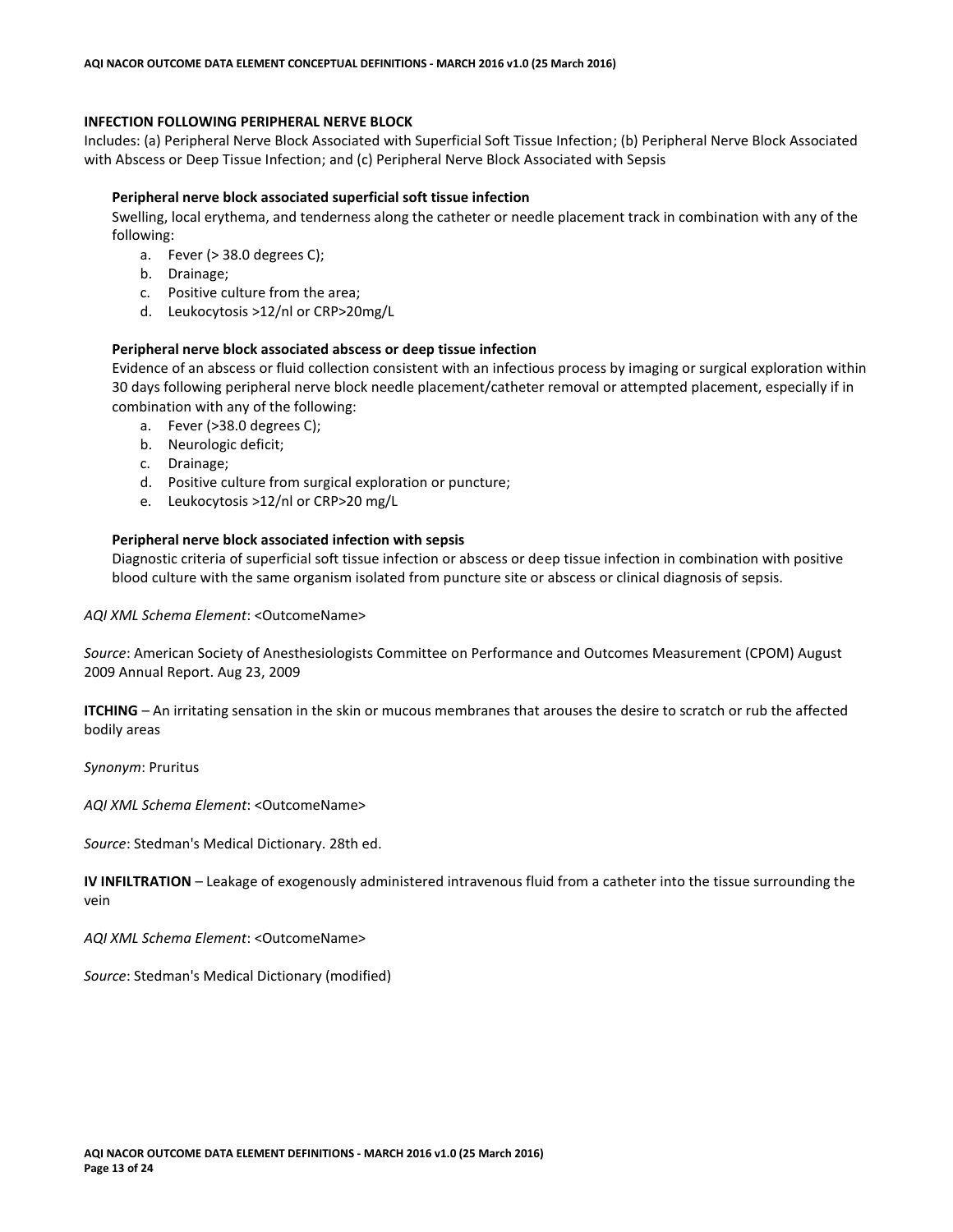**KIDNEY FAILURE** – Kidney failure is defined as either: (1) a level of GFR to <15 mL/min/1.73 m2, which is accompanied in most cases by signs and symptoms of uremia, or (2) a need for initiation of kidney replacement therapy (dialysis or transplantation) for treatment for complications of decreased GFR, which would otherwise increase the risk of mortality and morbidity

*AQI XML Schema Element*: <OutcomeName>

*Source*: KDIGO Guidelines

**LOCAL ANESTHETIC SYSTEMIC TOXICITY** – Major adverse effects observed following injection of a local anesthetic resulting in elevated plasma drug concentration that produces seizures, somnolence, loss of consciousness, respiratory depression/apnea, bradycardia/asystole, or ventricular tachycardia/fibrillation.

*AQI XML Schema Element*: <OutcomeName>

*Source*: American Society of Anesthesiologists Committee on Performance and Outcomes Measurement (CPOM) August 2009 Annual Report. Aug 23, 2009 (modified)

**MALIGNANT HYPERTHERMIA** – A potentially fatal, inherited disorder usually associated with the administration of volatile anesthetics and/or succinylcholine. The disorder is due to an acceleration of metabolism in skeletal muscles and may produce muscle rigidity, massater spasm, tachycardia, elevated core temperature, increased carbon dioxide and acid production, and muscle breakdown resulting in myoglobinuria.

*Synonym*: MH

*AQI XML Schema Element*: <OutcomeName>

*Source*: American Society of Anesthesiologists Committee on Performance and Outcomes Measurement (CPOM) August 2009 Annual Report. Aug 23, 2009 (modified); The Malignant Hyperthermia Associated of the United States (modified)

**MEDICATION ERROR** – Any preventable event that may cause or lead to inappropriate medication use or patient harm while the medication is in the control of the health care professional, patient, or consumer. Such events may be related to professional practice, health care products, procedures, and systems, including prescribing; order communication; product labeling, packaging, and nomenclature; compounding; dispensing; distribution; administration; education; monitoring; and use.

*Synonyms*: Drug error, wrong drug, syringe swaps, look alike vial

*Clarifying statements*: A medication error is the administration of incorrect medication, incorrect route, or incorrect dosing. Types of medication errors include omission, unauthorized drug, extra dose, wrong dose, wrong dosage form, wrong rate, deteriorated drug, wrong administration technique, wrong time, and drug administered to wrong patient.

#### *AQI XML Schema Element*: <OutcomeName>

*Source*: American Society of Anesthesiologists Committee on Performance and Outcomes Measurement (CPOM) August 2009 Annual Report. Aug 23, 2009 (modified); National Coordinating Council for Medication Error Reporting and Prevention (NCCMERP)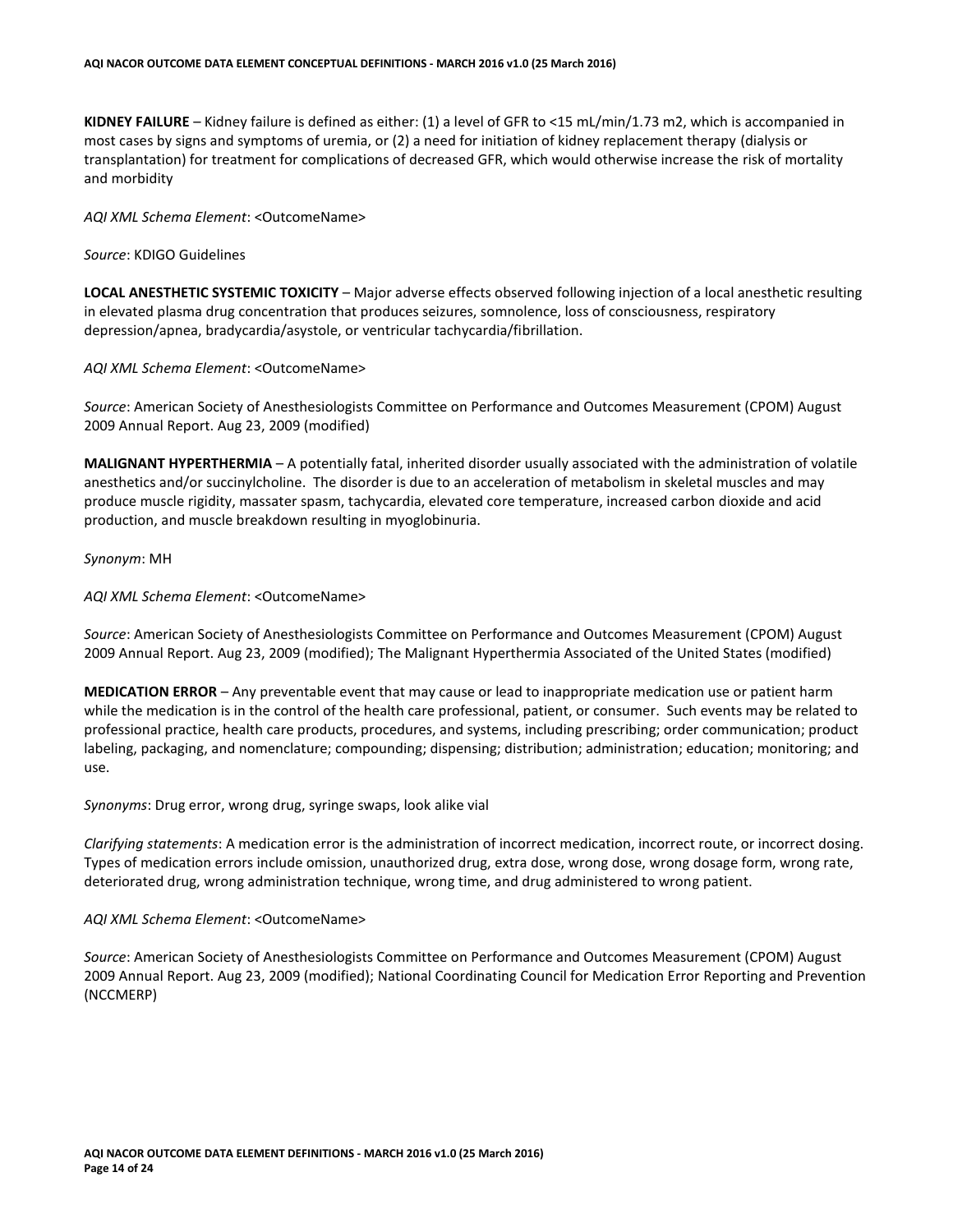**MULTIPLE ORGAN FAILURE** – Altered function of one or more organs (vital body system) such that homeostasis cannot be maintained without intervention.

*Synonyms*: multiple organ failure, multisystem organ failure, multiple organ dysfunction syndrome

*Clarifying statements*: Organ failure may occur in acutely ill patients from sepsis, injury, hypoperfusion (shock), and hypermetabolism.

#### *AQI XML Schema Element*: <OutcomeName>

**MYOCARDIAL INFARCTION** – Blockage of blood flow in a coronary artery causing damage or death of a portion of the heart muscle. Diagnostic criteria: (ONE from below)

- 1. Documented ECG changes indicative of acute MI with one or more of the following
	- a. -ST elevation > 1 mm in two or more contiguous leads
	- b. -new left bundle branch block
	- c. -new q-wave in two or more contiguous leads
- 2. New elevation in troponin greater than 3 times the upper level of the reference range in the setting of suspected myocardial infarction.
- 3. Imaging evidence of new loss of viable myocardium or new regional wall motion abnormality

*Synonym*: heart attack, MI, acute myocardial infarction, acute MI

# *AQI XML Schema Element*: <OutcomeName>

*Source*: American Society of Anesthesiologists Committee on Performance and Outcomes Measurement (CPOM) August 2009 Annual Report. Aug 23, 2009 (modified)

**MYOCARDIAL ISCHEMIA** – A temporary condition in which there is inadequate circulation of blood and transport of oxygen and glucose via the coronary arteries to the heart muscle but does not result in death of myocardium. It may be diagnosed by clinical symptoms of angina, ECG changes (new ST depression or T wave inversion), or small increases in troponin.

*Synonym*: Angina

*AQI XML Schema Element*: <OutcomeName>

*Source*: Stedman's Medical Dictionary. 28th ed.; Stedman's Medical Dictionary for the Health Professions and Nursing, 7th ed., (modified)

**OR FIRE** – Combustion in which fuel or other material is ignited and combined with oxygen, giving off light, heat, and/or flame on or near patients who are under anesthesia care

*AQI XML Schema Element*: <OutcomeName>

*Source*: American Society of Anesthesiologists: Practice advisory for the prevention and management of operating room fires. Anesthesiology 2013;118(n2)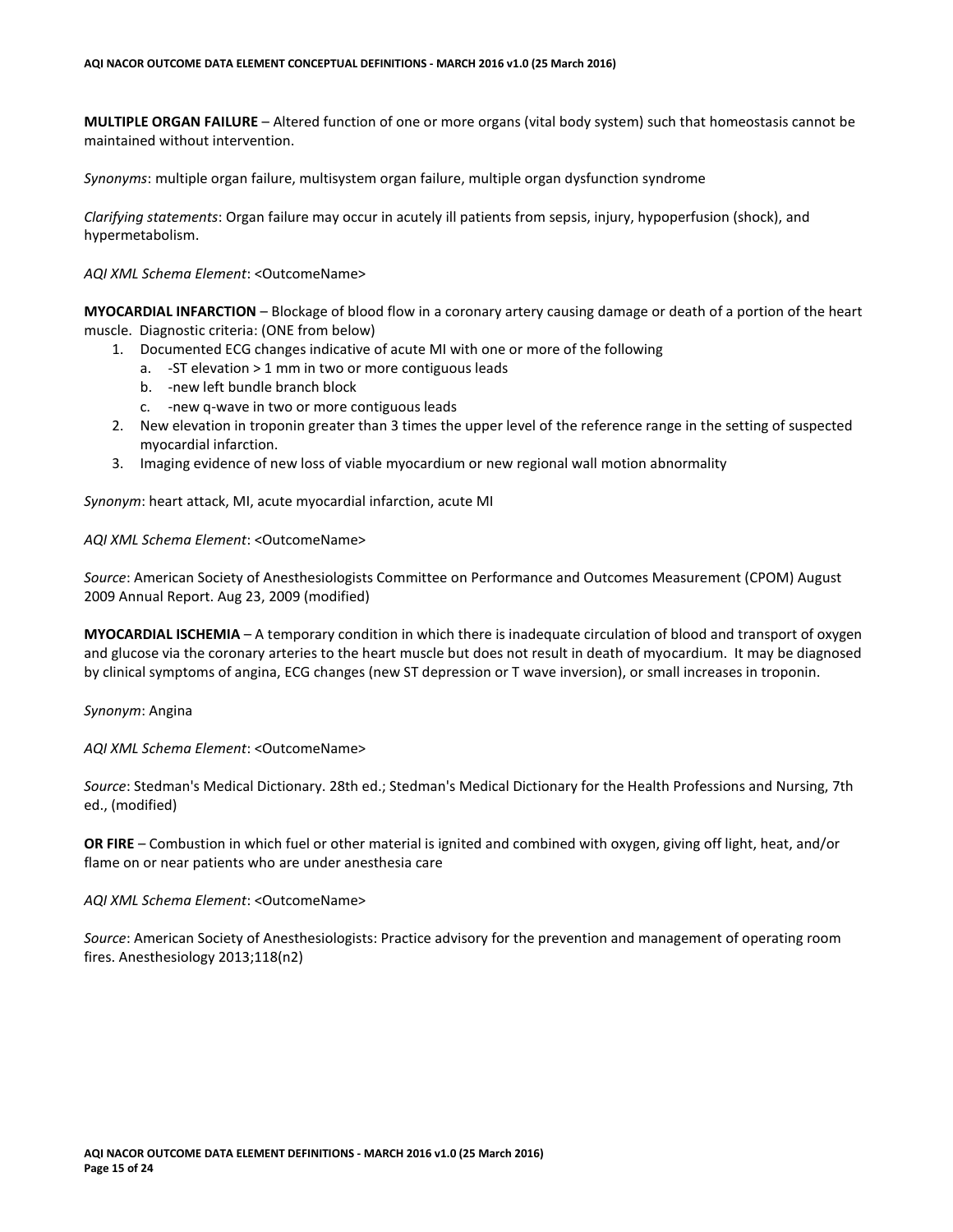**PERIOPERATIVE VISUAL LOSS** – Total or partial loss of sight in one or both eyes after non-ocular surgery not caused by direct trauma or injury to the eye or the central nervous system

*Synonym*: visual loss, loss of vision, vision loss

*Clarifying statement*: This excludes visual changes caused by a perioperative stroke or other CNS event. Perioperative visual loss may be produced by central retinal occlusion or anterior or posterior ischemic optic neuropathy.

*AQI XML Schema Element*: <OutcomeName>

**PERIPHERAL NEUROLOGIC DEFICIT AFTER REGIONAL ANESTHESIA** – In a patient that has received regional anesthesia or analgesia, there is impaired sensory and/or motor and/or autonomic function that persists for more than 72 hours after the last injection of local anesthetic or adjuvant drug without other identifiable etiologies.

#### *Synonym*: PNI

*Note*: Nerve damage may be confirmed by electrophysiologic testing such as nerve conduction studies or electromyography

#### *AQI XML Schema Element*: <OutcomeName>

*Source*: American Society of Anesthesiologists Committee on Performance and Outcomes Measurement (CPOM) August 2009 Annual Report. Aug 23, 2009 (modified)

**PNEUMONIA** – Inflammation of the lung parenchyma characterized by consolidation of the affected part, the alveolar air spaces being filled with exudate, inflammatory cells, and fibrin produced by infection (bacterial, virus, fungus) or chemical irritation (aspiration)

Per the CDC, Pneumonia is defined by:

Radiology finding on chest radiograph or CT of new persistent infiltrate, consolidation, or cavitation AND at least one of the following:

- Fever (>38 degree C or > 100.4 degree F)
- Leukopenia (<4,000 WBC/mm3) or Luekocytosis (>12,000 WBC/mm3)
- For adults > 70 years old, altered mental status with no other recognized cause

AND at least TWO of the following:

- New onset of purulent sputum, or change in character of sputum, or increased respiratory secretions, or increased suctioning requirements
- New onset or worsening cough, or dyspnea, or tachypnea
- Rales or bronchial breath sounds
- Worsening gas exchange (e.g. O2 desaturations or PaO2/FiO2<240, increased oxygen requirements, or increased ventilator demand)

*AQI XML Schema Element*: <OutcomeName>

*Source*: Stedman's Medical Dictionary. 28th ed. (modified); Centers for Disease Control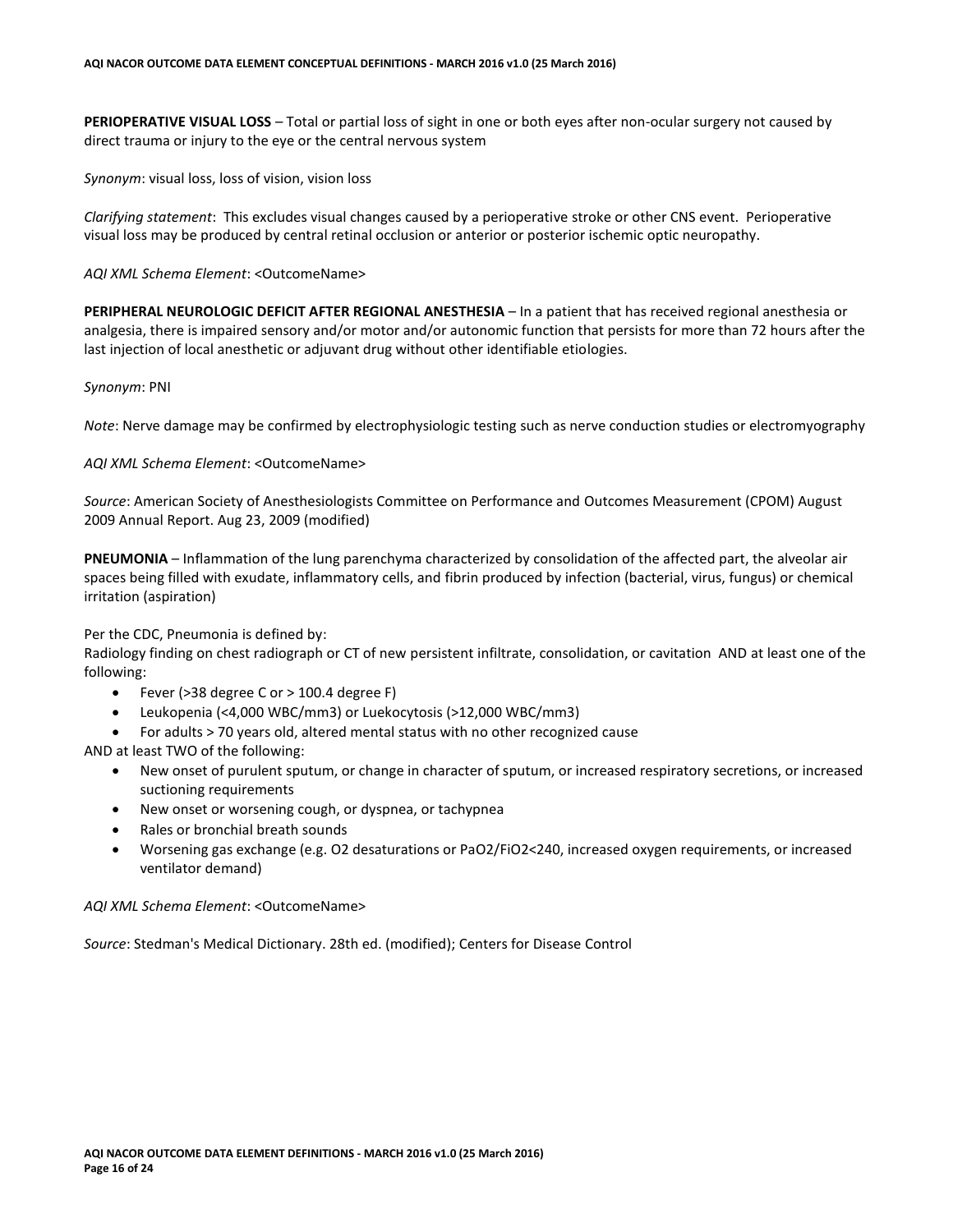**PNEUMOTHORAX** – The unintended presence of air or gas in the pleural cavity, diagnosed by clinical findings or imaging (xray, CT, or ultrasound) that results from an attempted or completed placement of a central venous catheter, regional anesthetic such as supraclavicular brachial plexus block, or other procedure for which a needle is used.

*Synonym*: Pneumothorax following attempted vascular access or regional anesthesia, tension pneumothorax

#### *AQI XML Schema Element*: <OutcomeName>

*Source*: American Society of Anesthesiologists Committee on Performance and Outcomes Measurement (CPOM) August 2009 Annual Report. Aug 23, 2009 (modified)

**POSITIONING INJURY** - Damage or harm to the patient resulting from the placement of their body and extremities while under anesthesia

*AQI XML Schema Element*: <OutcomeName>

*Source*: Stedman's Medical Dictionary. 28th ed. (modified)

**POST-DISCHARGE NAUSEA AND VOMITING** – Nausea (involuntary symptoms resulting from an inclination to vomit, often occurring before vomiting; sickness at the stomach accompanying a loathing for food) and/or vomiting (the ejection of the contents of the stomach through the esophagus and mouth) occurring after discharge from the Post Anesthesia Care Unit.

#### *Synonym*: PDNV

*Note*: Post-discharge nausea and vomiting is a subclass of post-operative nausea and vomiting

*AQI XML Schema Element*: <OutcomeName>

*Source*: Stedman's Medical Dictionary. 28th ed. (modified)

**POSTDURAL PUNCTURE HEADACHE** – The new onset of pain in various parts of the head, not confined to the area of distribution of any nerve, usually occurring within 72 hours of an intended or unintended dural puncture. Signs and symptoms include the headache worsening in the sitting or upright position, usually relieved when the patient is supine, may be accompanied by visual or auditory changes, and may occur more frequently in younger patients when the dura has been punctured. A clinical scenario in which a postdural puncture headache may present may be following placement of an epidural or spinal anesthetic or sometimes following a nerve block in close proximity to the neuraxis (e.g., paravertabral or intescalene block).

*Synonym*: spinal headache

*AQI XML Schema Element*: <OutcomeName>

*Source*: American Society of Anesthesiologists Committee on Performance and Outcomes Measurement (CPOM) August 2009 Annual Report. Aug 23, 2009 (modified)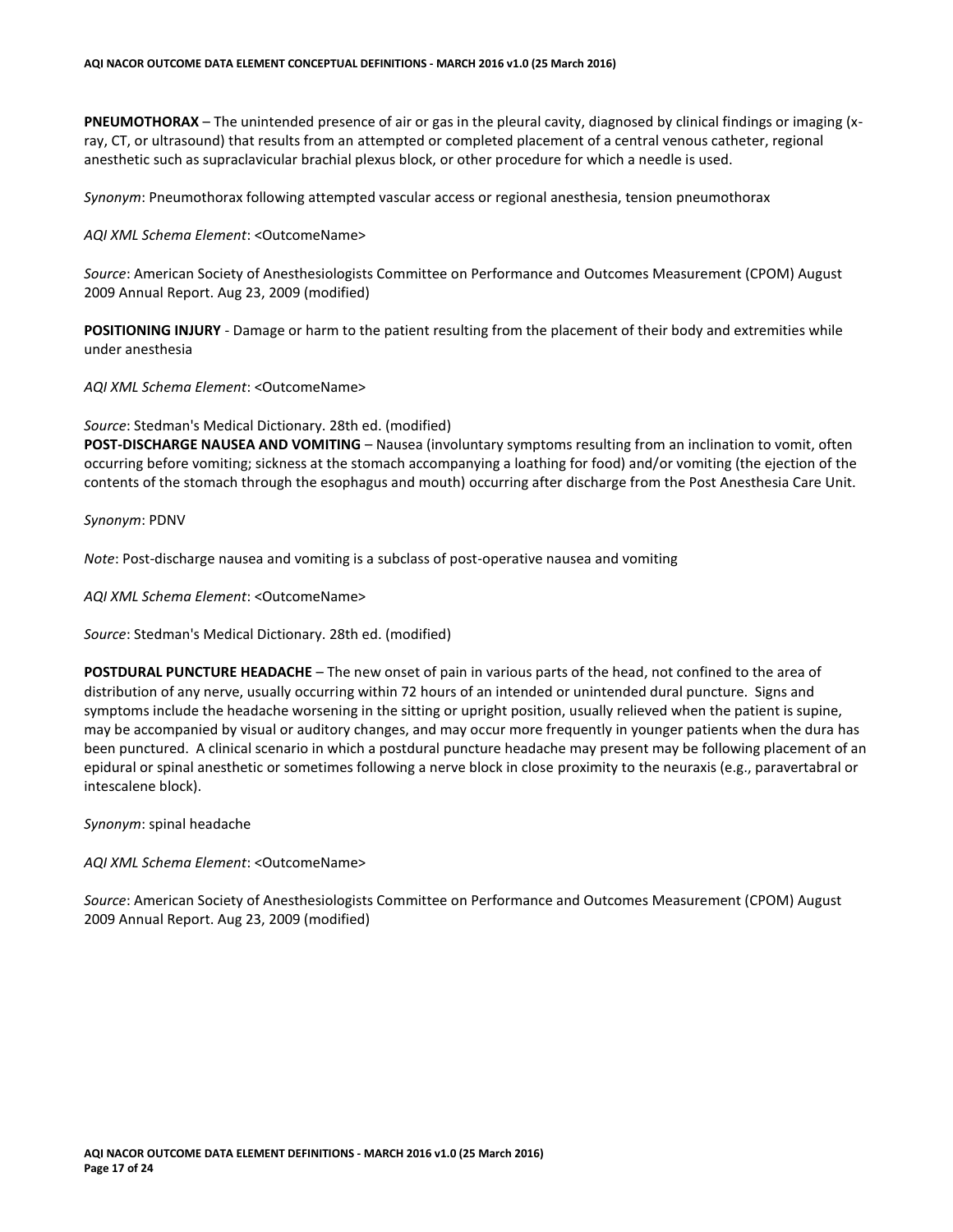**POSTOPERATIVE COGNITIVE DYSFUNCTION** – A loss or decrement from baseline mental function in domains such as memory, judgement, reasoning, or perception and temporally associated with surgery.

*Synonyms*: cognitive dysfunction, POCD

*Clarifying statement*: Postoperative cognitive dysfunction can only be confirmed by a decrement in mental abilities from the preoperative level when measured by standardized neuropsychological testing (baseline versus postoperative).

*AQI XML Schema Element*: <OutcomeName>

*Source*: Stedman's Medical Dictionary (modified)

**POST-OPERATIVE NAUSEA AND VOMITING** – Nausea (involuntary symptoms resulting from an inclination to vomit, often occurring before vomiting; sickness at the stomach accompanying a loathing for food), retching and/or vomiting (the ejection of the contents of the stomach through the esophagus and mouth) occurring within 24 hours after the conclusion of a surgical, diagnostic, or therapeutic procedure for which anesthesia care was provided.

*Synonyms*: postoperative nausea, postoperative vomiting, emesis, PONV

*Clarifying statement*: PONV may be diagnosed by a clinician based on a patient's subjective comments or observed or reported vomiting or retching OR from documentation that a rescue antiemetic medication was administered.

*AQI XML Schema Element*: <OutcomeName>

*Source*: Stedman's Medical Dictionary. 28th ed. (modified)

**PROLONGED NEUROMUSCULAR BLOCK** – An unanticipated increased duration of patient weakness after administration of a neuromuscular blocking agent (a medication that produces paralysis or weakness by preventing the activation of skeletal muscles by the nervous system at the myoneural junction)

*Synonyms*: Prolonged block requiring sedation, Prolonged muscle blockade

*AQI XML Schema Element*: <OutcomeName>

*Source*: Mosby's Medical Dictionary, 9th edition. © 2009, Elsevier (modified)

**PULMONARY EDEMA** – Accumulation of extravascular fluid in lung tissues and alveoli diagnosed by chest x-ray, ultrasound, clinical examination, or blood gas analysis

*AQI XML Schema Element*: <OutcomeName>

*Source*: Stedman's Medical Dictionary for the Health Professions and Nursing, 7th ed.

**PULMONARY EMBOLUS** – A blood clot that travels from or through the heart to the lungs

*Synonyms*: PE, venous thromboembolism, pulmonary embolism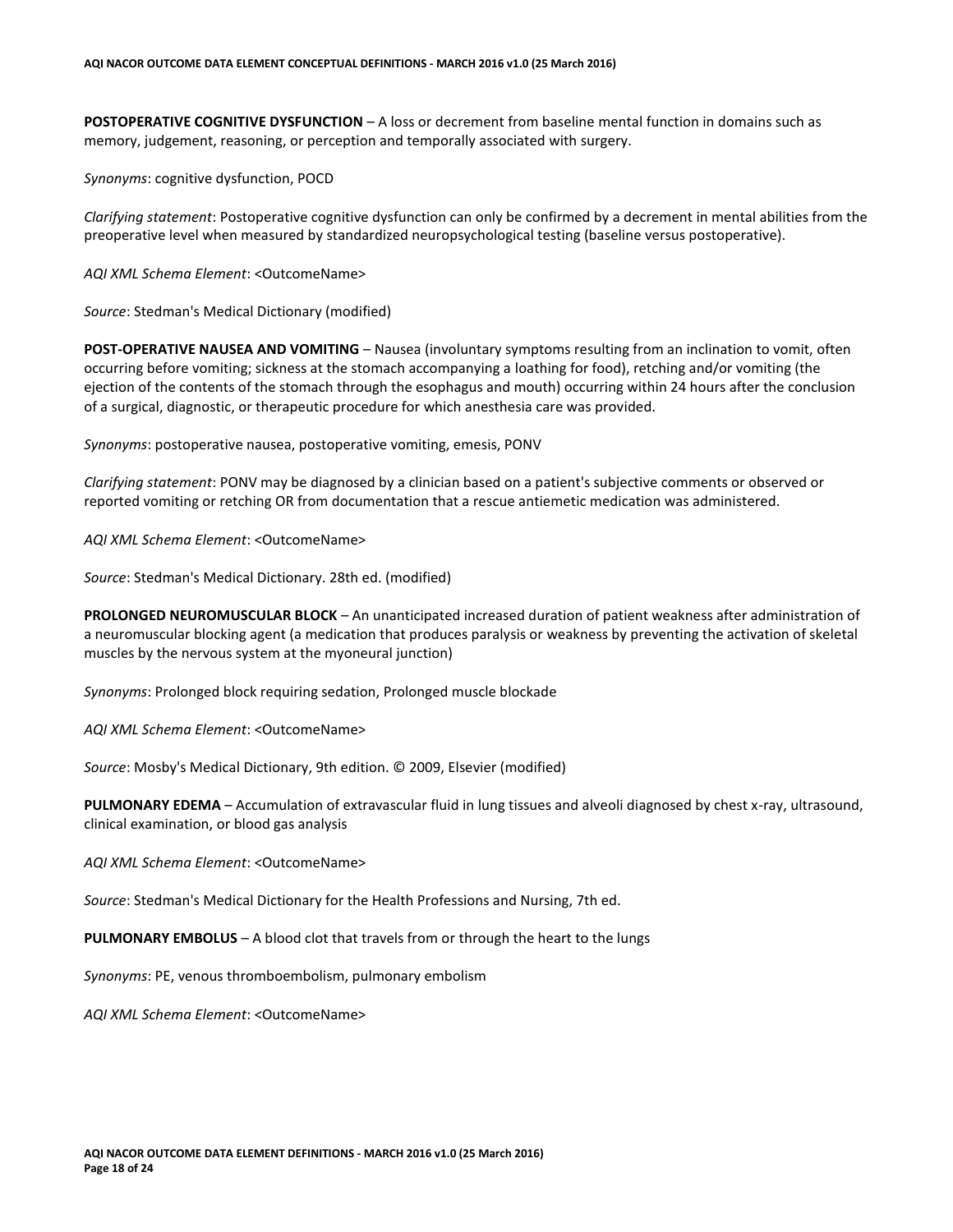**REINTUBATION** – The need to insert an endotracheal tube resulting from the inability to sustain adequate spontaneous breathing occurring within 36 hours after the removal of an artificial airway

*Synonyms*: Extubation failure, unplanned reintubation, unintended reintubation

*Clinical Scenarios*: (1) protection of the airway or to facilitate respiratory support to treat hypoxia, hypercarbia, respiratory insufficiency, altered mental status, or inadequate ventilation mechanics; and (2) at the conclusion of general anesthetic during which an endotracheal tube or LMA was placed and the airway device was removed.

*AQI XML Schema Element*: <OutcomeName>

*Source*: American Society of Anesthesiologists Committee on Performance and Outcomes Measurement (CPOM) August 2009 Annual Report. Aug 23, 2009 (modified)

**RESPIRATORY ARREST** – The cessation of spontaneous breathing for longer than 60 seconds

*AQI XML Schema Element*: <OutcomeName>

*Source*: Mosby's Medical Dictionary, 9th edition. © 2009, Elsevier (modified)

**RESPIRATORY FAILURE** – Inadequate pulmonary function, either acute or chronic, that results in hypoxemia or hypercarbia

*AQI XML Schema Element*: <OutcomeName>

*Source*: Stedman's Medical Dictionary for the Health Professions and Nursing, 7th ed. (modified)

**SEIZURE** – Abnormal electric activity of the neurons in the brain that may have several clinical manifestations such as a sudden, violent involuntary series of contractions of a group of muscles (grand mal seizure); this outcome does not apply to seizures that are medically induced as part of a therapy such as electroconvulsive therapy (ECT)

*Synonym*: Convulsion

*AQI XML Schema Element*: <OutcomeName>

*Source*: Mosby's Medical Dictionary, 9th edition. © 2009, Elsevier (modified)

**SEPSIS** – Life-threatening organ dysfunction caused by a dysregulated host response to infection

*AQI XML Schema Element*: <OutcomeName>

*Source*: Third International Consensus Definitions for Sepsis and Septic Shock (Sepsis-3) JAMA 2016

**SHIVERING** – Trembling occurring as a thermoregulatory response to cold or onset of fever

*AQI XML Schema Element*: <OutcomeName>

*Source*: Stedman's Medical Dictionary. 28th ed.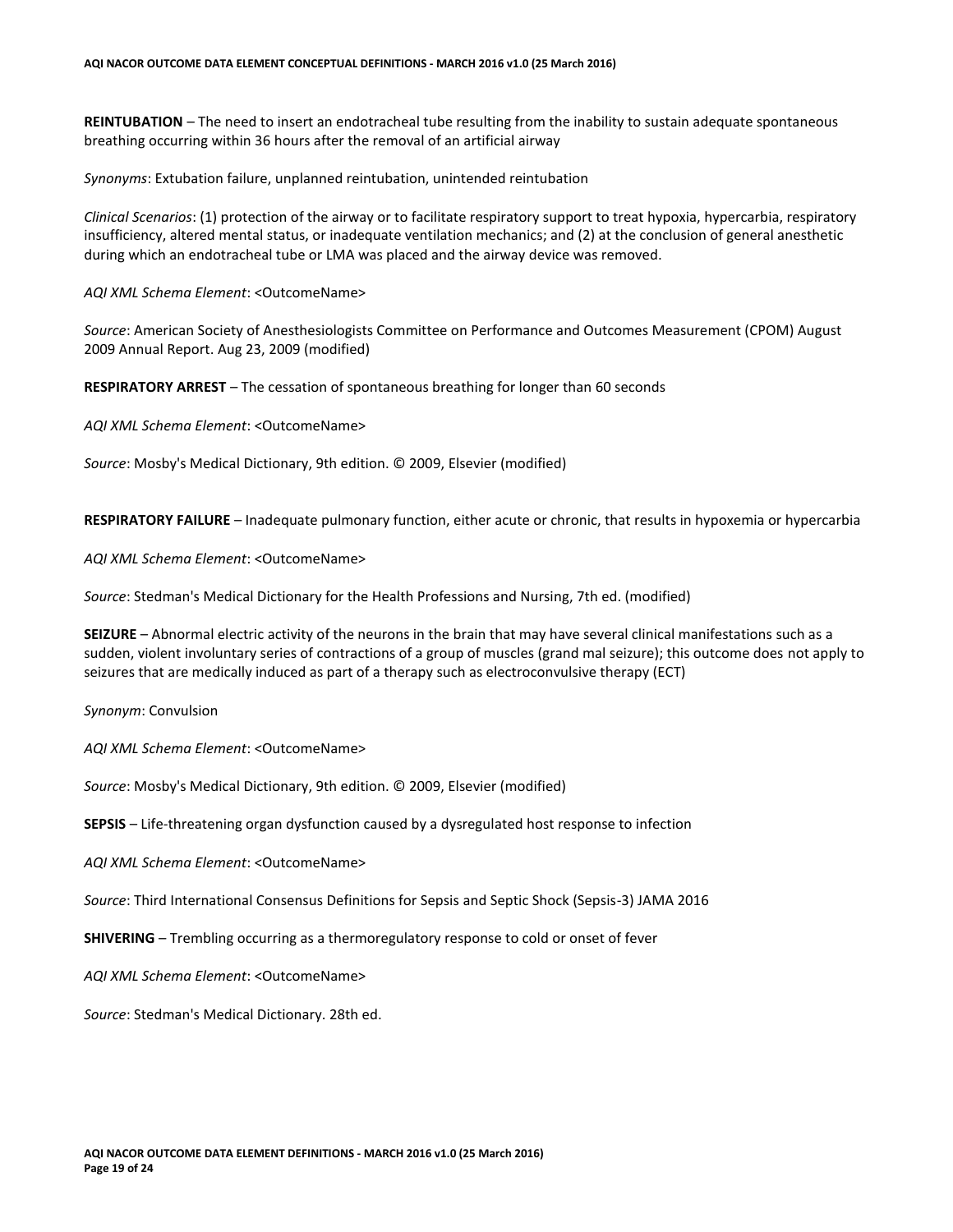**SKIN OR MUCOUS MEMBRANE INJURY** – Damage or harm to any portion of the membranous protective covering of the body

*AQI XML Schema Element*: <OutcomeName>

*Source*: Stedman's Medical Dictionary. 28th ed.

**SPINAL CORD INJURY** – Damage to the spinal cord that causes temporary or permanent changes in the patient's motor, sensory, or autonomic function

*Clarifying statement*: spinal cord injury may result from infection, ischemia, compression (as from a hematoma), or physical injury; a spinal cord injury may be complete resulting in a total loss of motor and sensory function in the body below the area of injury or incomplete resulting in only partial sensory or motor deficits

*AQI XML Schema Element*: <OutcomeName>

#### **SURGICAL SITE INFECTIONS (SSI)** –

Includes: (a) Superficial Incisional SSI; (b) Deep Incisional SSI; and (c) Organ/Space SSI

**Superficial Incisional SSI** - An infection (defined as the invasion of the body with organisms that have the potential to cause disease) that occurs within 30 days after the principal operative procedure and the infection involves only skin or subcutaneous tissue of the incision and at least one of the following: A. Purulent drainage, with or without laboratory confirmation, from the superficial incision; B. Organisms isolated from an aseptically obtained culture of fluid or tissue from the superficial incision; C. Superficial incision is deliberately opened by the surgeon and at least one of the following signs or symptoms of infection: pain or tenderness, localized swelling, redness, or heat

**Deep Incisional SSI** - An infection (defined as the invasion of the body with organisms that have the potential to cause disease) that occurs at the surgical site within 30 days after the principal operative procedure and involves deep soft tissues and at least one of the following: A. Purulent drainage from the deep incision but not from the organ/space component of the surgical site; B. A deep incision spontaneously dehisces or is deliberately opened by a surgeon when the patient has at least one of the following signs or symptoms: fever (> 38° C), localized pain, or tenderness, unless the site is culture-negative; C. An abscess or other evidence of infection involving the deep incision is found on direct examination, during reoperation, or by histopathologic or radiologic examination.

**Organ/Space SSI** - An infection (defined as the invasion of the body with organisms that have the potential to cause disease) that occurs within 30 days after the principal operative procedure and involves any of the anatomy (e.g., organs or spaces), other than the incision, which was opened or manipulated during the operation and at least one of the following: A. Purulent drainage from a drain that is placed through a stab wound into the organ/space.; B. Organisms isolated from an aseptically obtained culture of fluid or tissue in the organ/space; C. An abscess or other evidence of infection involving the organ/space that is found on direct examination, during reoperation, or by histopathologic or radiologic examination.

#### *AQI XML Schema Element*: <OutcomeName>

*Source*: Centers for Disease Control, Guideline for Prevention of Surgical Site Infection, 1999; American College of Surgeons NSQIP Operations Manual 1July2015; The Joint Commission National Patient Safety Goal NPSG.07.05.01; Stedman's Medical Dictionary 28th ed.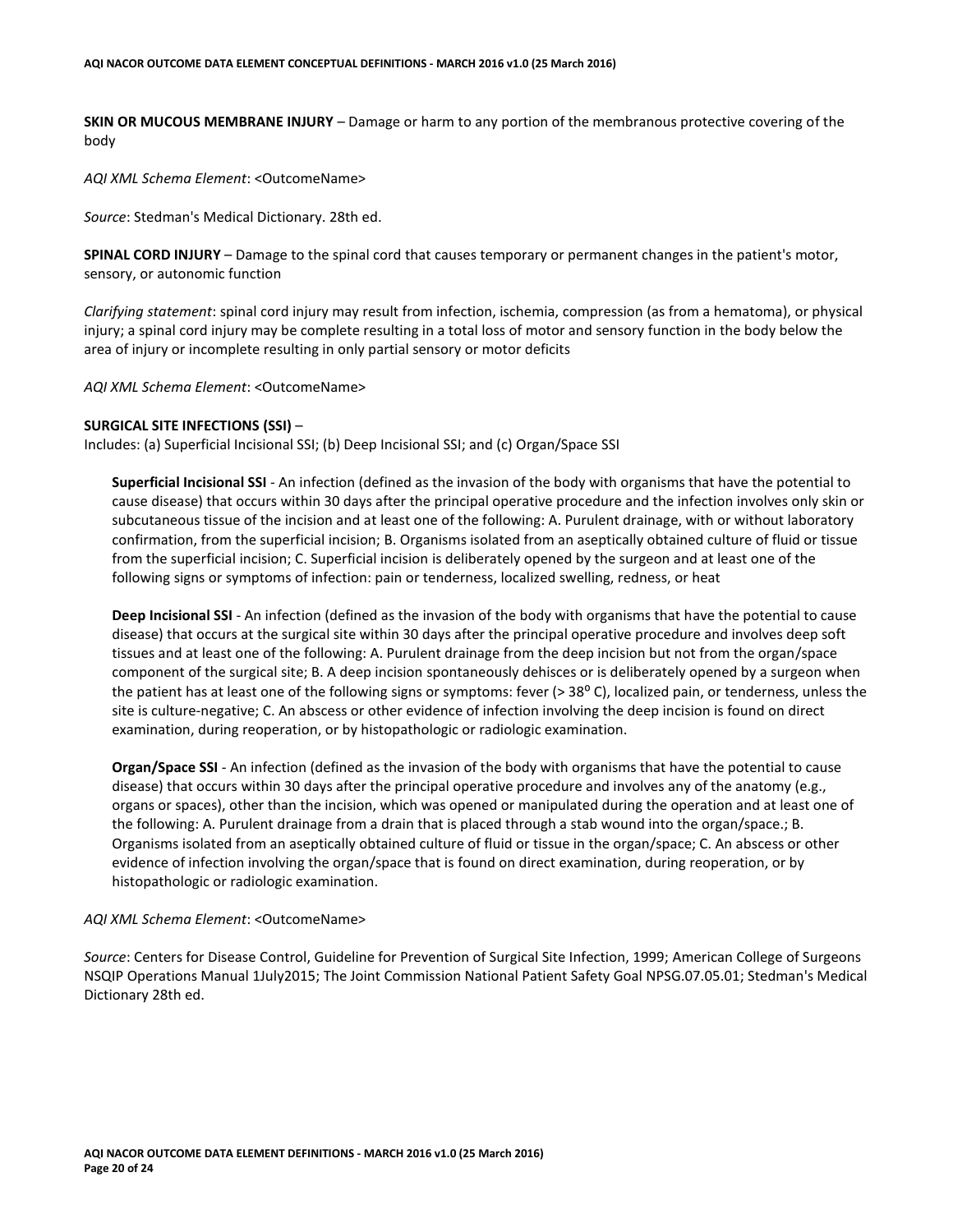**TRANSFUSION** – The introduction into the bloodstream of whole blood or blood components, such as plasma, platelets, or packed red blood cells

*AQI XML Schema Element*: <OutcomeName>

*Source*: Mosby's Medical Dictionary, 9th edition. © 2009, Elsevier (modified)

*ALTERNATE DEFINITION*: Transfer of blood or a blood component from one person (donor) to another (recipient). Stedman's Medical Dictionary, 28th ed.

**TRANSFUSION REACTION** – An immune mediated adverse event consisting of immediate or delayed red blood cell hemolysis, allergic reaction, febrile reaction, or acute lung injury produced by the transfusion of a blood product

*Synonyms*: Hemolytic transfusion reaction, transfusion-related acute lung injury (TRALI)

*Clarifying statement*: Signs and symptoms indicating a transfusion reaction may include new onset of: fever, chills, rash, flank pain or back pain, bloody urine, fainting or dizziness, kidney failure, delayed anemia, lung dysfunction, or shock.

*AQI XML Schema Element*: <OutcomeName>

*Source*: American Society of Anesthesiologists Committee on Performance and Outcomes Measurement (CPOM) August 2009 Annual Report. Aug 23, 2009 (modified)

**ULCER** – A lesion through the skin or mucous membrane resulting from loss of tissue, usually with inflammation

*Synonyms*: Ulcus, Erosion

*AQI XML Schema Element*: <OutcomeName>

*Source*: Stedman's Medical Dictionary. 28th ed.

**UNPLANNED CONVERSION TO GENERAL ANESTHESIA** – The need to induce general anesthesia as a result of the failure or inadequacy of the originally initiated anesthetic technique such as regional, neuraxial or local anesthesia. General anesthesia is a drug-induced loss of consciousness during which patients are not arousable, even by painful stimulation. General anesthesia often impairs the patient's cardiovascular function and/or the ability to independently maintain spontaneous ventilation. Under general anesthesia, patient may require assistance in maintaining a patient airway and positive pressure ventilation may be required because of depressed spontaneous ventilation or drug induced depression of neuromuscular function.

*Clinical scenario*: Failed epidural, spinal, regional, or topical or infiltration anesthesia that results in inadequate anesthesia in the anatomic area of the planned surgery or procedure necessitating the need for general anesthesia to begin or complete the planned surgery or procedure.

#### *AQI XML Schema Element*: <OutcomeName>

*Source*: American Society of Anesthesiologists, Committee on Quality Management and Departmental Administration. Continuum of Depth of Sedation: Definition of General Anesthesia and Levels of Sedation/Analgesia. Oct 15, 2014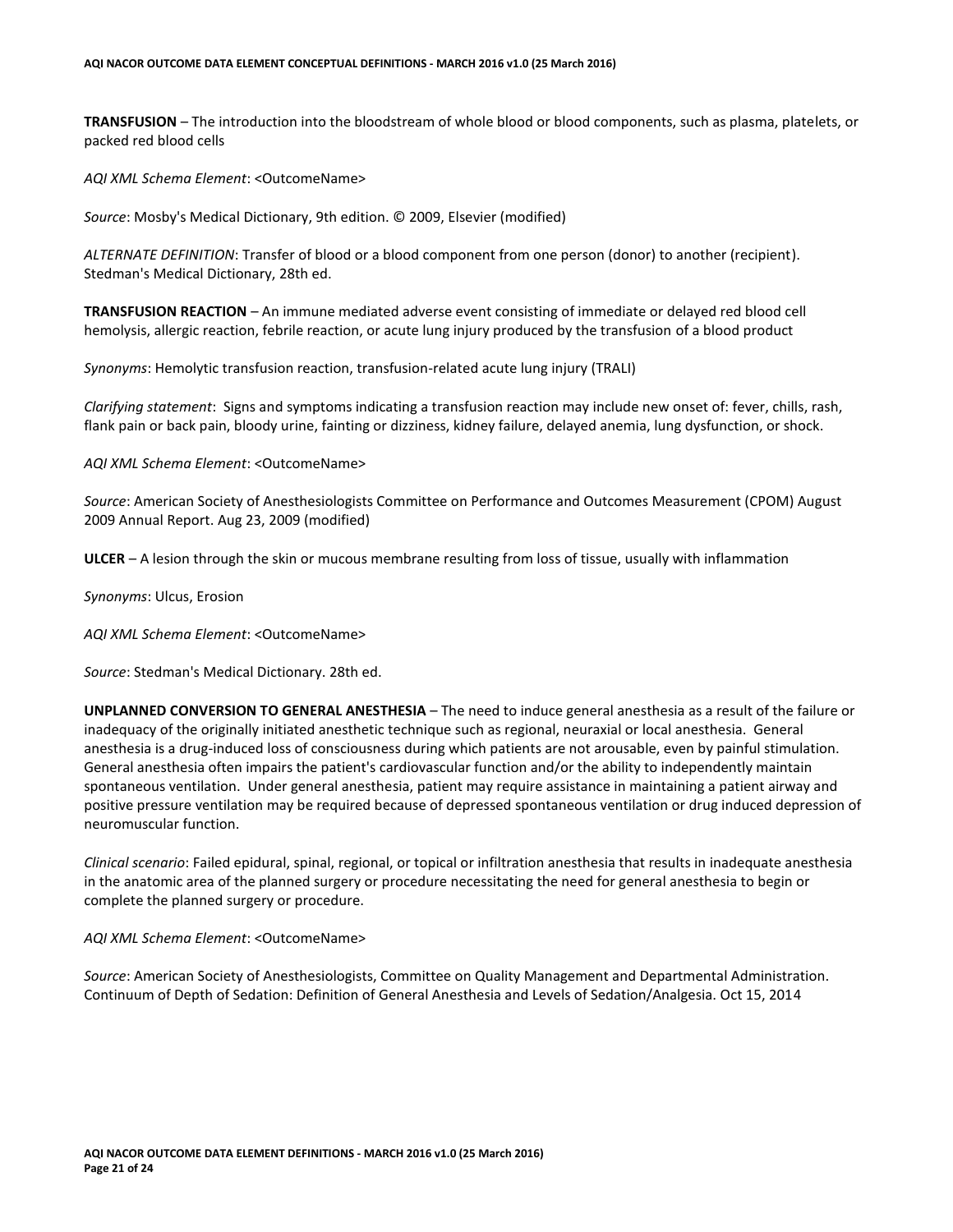**UNPLANNED HOSPITAL ADMISSION** – Transfer of a patient, scheduled for an outpatient procedure, to an in-patient status (patient is assigned a bed in a health care facility to undergo diagnosis and/or receive treatment and care) from an anesthetizing site, PACU, or other clinical location that was not anticipated or arranged at the time that anesthetic care was initiated

*AQI XML Schema Element*: <OutcomeName>

*Source*: Stedman's Medical Dictionary. 28th ed. (modified)

**UNPLANNED ICU ADMISSION** – Transfer of a patient to an ICU from an anesthetizing site, PACU, or other clinical location that was not anticipated or arranged at the time that anesthetic care was initiated.

*Clarifying statement*: Reasons for unplanned admission to the ICU may include unanticipated clinical conditions requiring continuous monitoring such as the need for continued ventilation or respiratory support, the need for ongoing vasopressor support, unstable airway, the potential for apnea, and prolonged action of anesthetic agents or neuromuscular blockade.

*Note*: "Unplanned postoperative ventilation" should also be selected if it is the indication for "Unplanned ICU admission".

*AQI XML Schema Element*: <OutcomeName>

*Source*: American Society of Anesthesiologists Committee on Performance and Outcomes Measurement (CPOM) August 2009 Annual Report. Aug 23, 2009 (modified)

**UNPLANNED POSTOPERATIVE VENTILATION** – The need to provide mechanical pulmonary support that was not anticipated or expected at the time that anesthetic care was initiated

*Note*: "Unplanned ICU admission" should also be selected for patients that have "Unplanned postoperative ventilation".

*AQI XML Schema Element*: <OutcomeName>

**UNPLANNED REOPERATION** – The need for or to undertake a surgical procedure that was not planned at the time of the principal operative procedure

*Synonym*: Unplanned return to the OR

*EXCLUSIONS*: This does not include a return to the OR if an unintended principal procedure is aborted due to patient physiology and is rescheduled for the completion of the initial procedure at a later date; unanticipated findings are discovered, such as a progressed disease state, during the principal procedure requiring additional or subsequent operations; a return to the OR for a follow-up procedure based on the pathology results from the principal operative procedure or concurrent procedure such as breast biopsies which return for re-excisions or insertion of port-a-caths for chemotherapy.

*AQI XML Schema Element*: <OutcomeName>

*Source*: American College of Surgeons NSQIP Operations Manual 1July2015

**VASCULAR INJURY** – Damage or harm to an artery or vein resulting from placement of a vascular access device such as an intravenous catheter, central venous catheter, or intra-arterial catheter

*Clarifying statement*: Scenarios include carotid or subclavian arterial puncture or dilatation during placement of a central venous catheter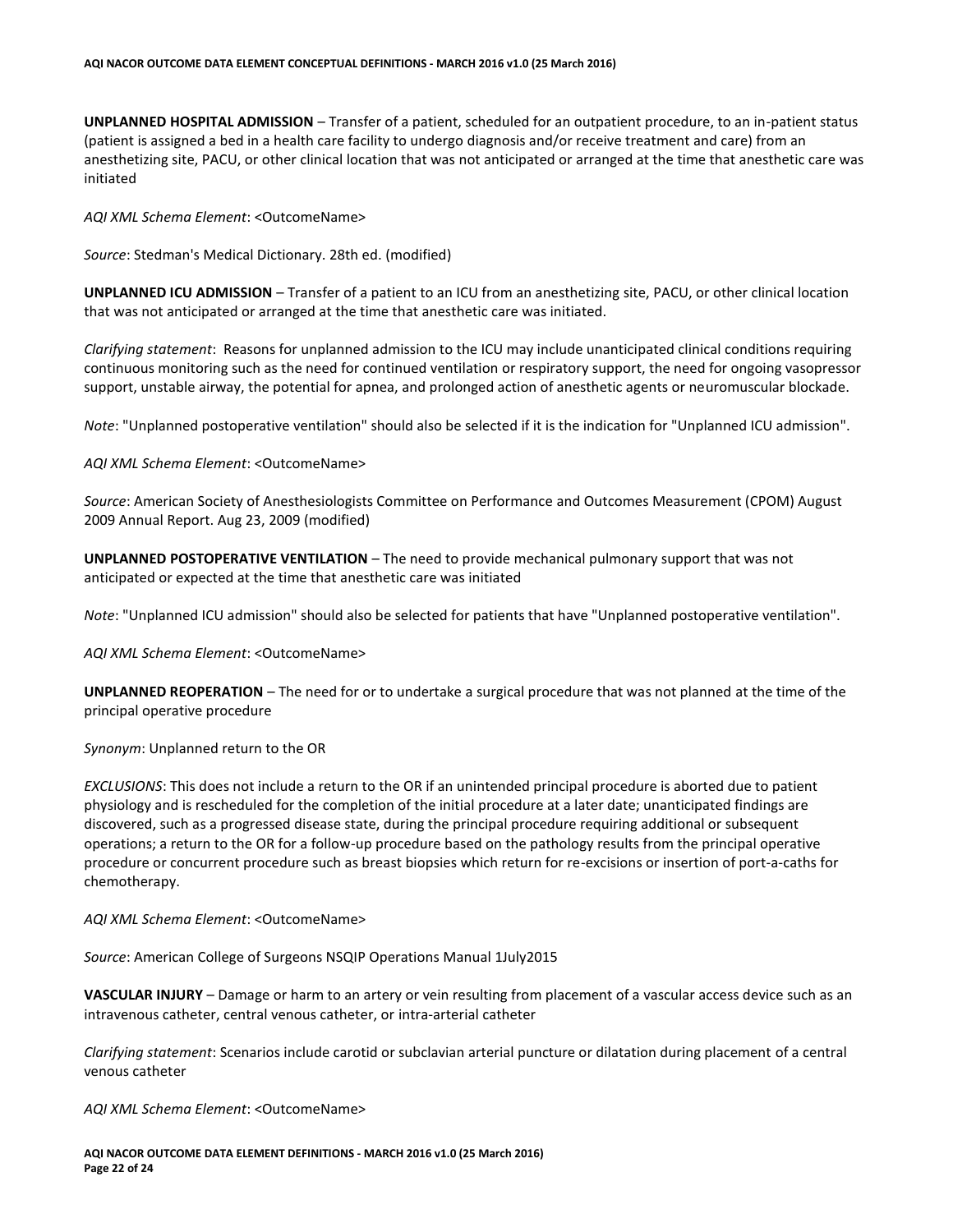**VENOUS AIR EMBOLISM** – Atmospheric gas, introduced into the vascular system, that travels to an organ such as the heart, brain, lungs, or kidney

*Synonyms*: VAE, air embolus

*Clarifying statement*: Venous air embolism may occur in many circumstances such as neurosurgical or orthopedic surgery, central venous catheter insertion or removal, or with intravenous administration of medication or fluids.

*AQI XML Schema Element*: <OutcomeName>

**VENTILATION FOR MORE THAN 24 HOURS POST PROCEDURE** – A patient who has a total of ventilator-assisted respirations greater than 24 hours after the conclusion of a procedure requiring anesthesia care

*Synonym*: Prolonged postop ventilation

*Clarifying statement*: this does not include patients on CPAP or BiPAP. It does include patients that remain intubated immediately after their anesthetic procedure and those who require reintubation within 6 hours after conclusion of an anesthetic.

*AQI XML Schema Element*: <OutcomeName>

**WRONG PATIENT** – Administering anesthesia to or performing a procedure (diagnostic or therapeutic) on a patient for whom it was not intended

*Synonym*: Incorrect patient

*AQI XML Schema Element*: <OutcomeName>

*Source*: American Society of Anesthesiologists Committee on Performance and Outcomes Measurement (CPOM) August 2009 Annual Report. Aug 23, 2009 (modified); The Joint Commission (modified)

**WRONG PROCEDURE** – Performing an incorrect or unintended intervention, treatment, or operation

*Synonyms*: Incorrect procedure, wrong surgery

*AQI XML Schema Element*: <OutcomeName>

*Source*: The Joint Commission (modified)

**WRONG SIDE REGIONAL ANESTHESIA** – Inadvertent injection of medication, usually including a local anesthetic agent, near a cluster of nerves that results in numbing an area of the side of the body opposite from that which was needed for the planned surgical, diagnostic, or therapeutic procedure.

*Synonym*: wrong side block

*AQI XML Schema Element*: <OutcomeName>

*Source*: American Society of Regional Anesthesia and Pain Medicine (modified)